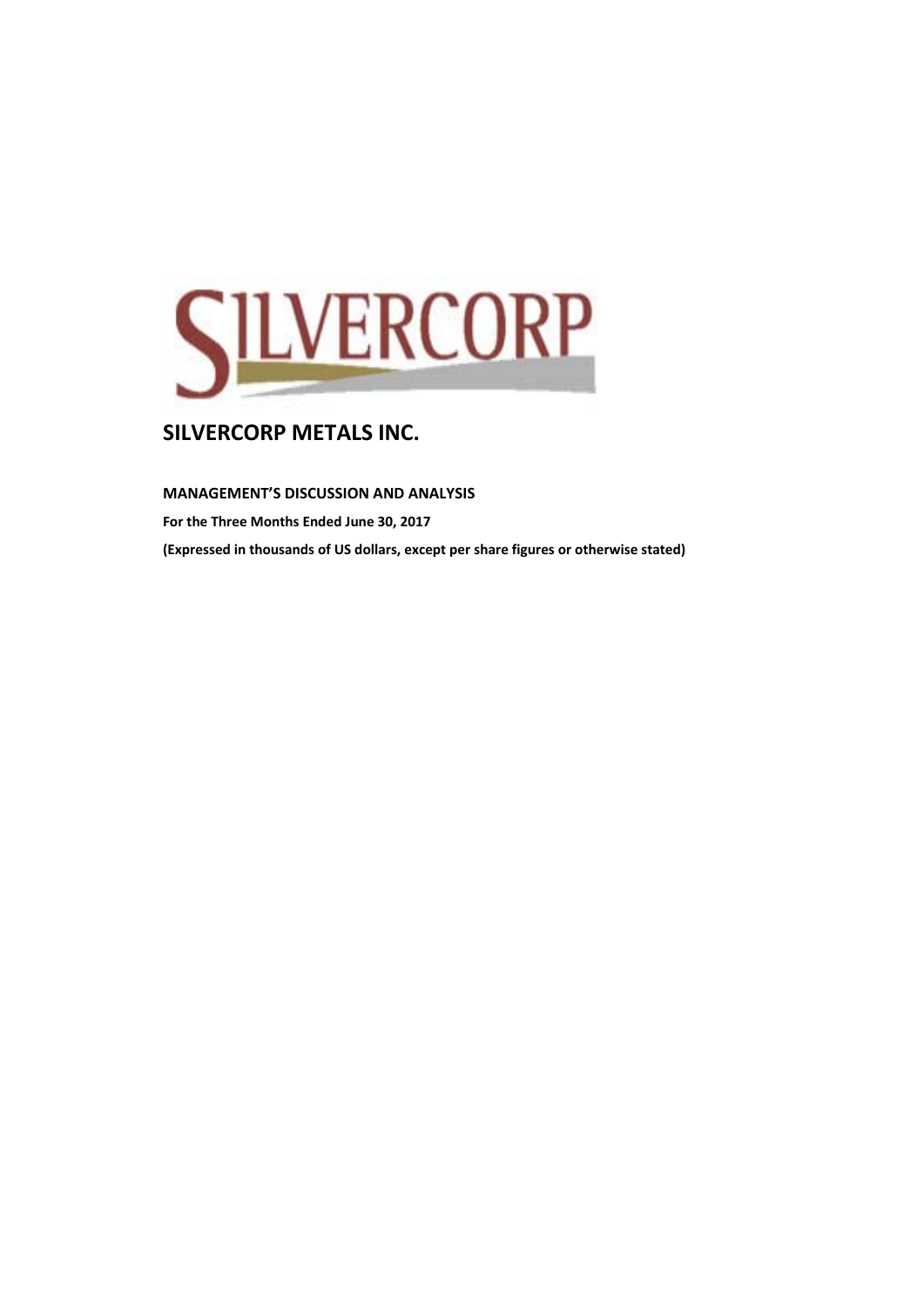# **Table of Contents**

| 1. |  |
|----|--|
| 2. |  |
| З. |  |
| 4. |  |
| 5. |  |
| 6. |  |
| 7. |  |
| 8. |  |
| 9. |  |
|    |  |
|    |  |
|    |  |
|    |  |
|    |  |
|    |  |
|    |  |
|    |  |
|    |  |
|    |  |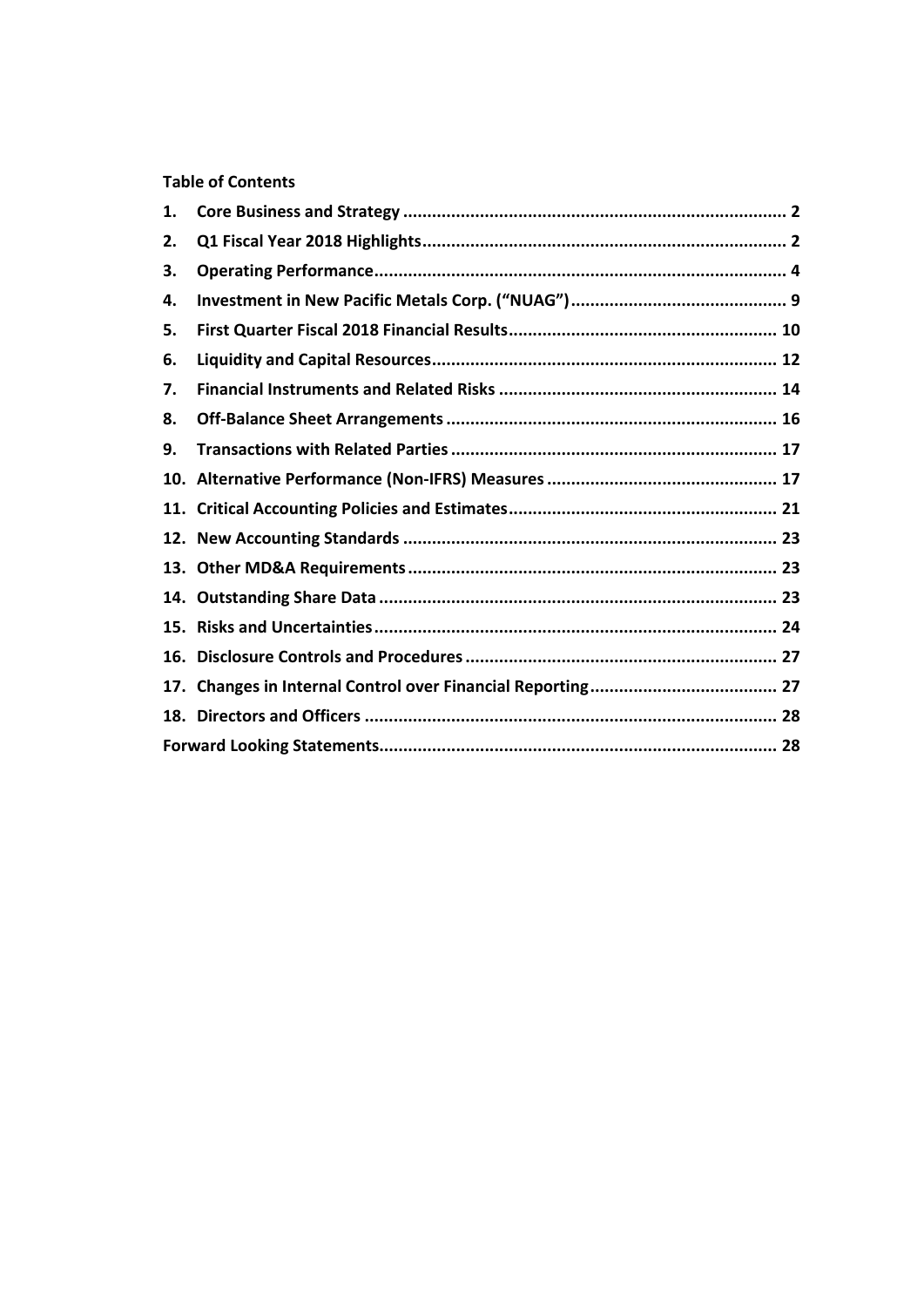#### **Management's Discussion and Analysis For the Three Months Ended June 30, 2017 (Expressed in thousands of U.S. dollars, unless otherwise stated)**

*Management's Discussion and Analysis ("MD&A") is intended to help the reader understand the significant factors* that have affected Silvercorp Metals Inc. and its subsidiaries' ("Silvercorp" or the "Company") performance and such factors that may affect its future performance. This MD&A should be read in conjunction with the Company's *unaudited condensed consolidated financial statements for the three months ended June 30, 2017 and the related* notes contained therein. In addition, the following should be read in conjunction with the audited consolidated *financial statements of the Company for the year ended March 31, 2017, the related MD&A, the Annual* Information Form (available on SEDAR at www.sedar.com), and the annual report on Form 40-F. The Company *reports its financial position, results of operations and cash flow in accordance with International Financial Reporting Standards as issued by the International Accounting Standards Board ("IFRS"). Silvercorp's significant* accounting policies are set out in Note 2 of the unaudited condensed consolidated financial statements for the three months ended June 30, 2017, as well as Note 2 to the audited consolidated financial statements for the year ended March 31, 2017. This MD&A refers to various non-IFRS measures, such as total and cash cost per ounce of silver. net of by-product credits, all-in & all-in sustaining cost per ounce of silver, net of by-product credits, cash flow from operations per share, and production costs per tonne. Non-IFRS measures do not have standardized meanings under IFRS. Accordingly, non-IFRS measures should not be considered in isolation or as a substitute for measures of performance prepared in accordance with IFRS. To facilitate a better understanding of these measures as calculated by the Company, we have provided detailed descriptions and reconciliations, in section 10 of this MD&A.

This MD&A is prepared as of August 2, 2017 and expressed in thousands of U.S. dollars, except share, *per share, unit cost, and production data, unless otherwise stated.*

#### **1. Core Business and Strategy**

Silvercorp Metals Inc. is engaged in the acquisition, exploration, development and mining of high‐grade silver-related mineral properties in China. Silvercorp is the largest primary silver producer in China through the operation of several silver‐lead‐zinc mines at the Ying Mining District in Henan Province, China and its GC silver‐lead‐zinc mine in Guangdong Province, China. The Company's shares are traded on Toronto Stock Exchange and commencing May 15, 2017, on NYSE American Stock Exchange.

#### **2. Q1 Fiscal Year 2018 Highlights**

- Net income attributable to equity shareholders of \$10.9 million, or \$0.07 per share<sup>1</sup>, up 134% compared to net income attributable to equity shareholders of \$4.7 million, or \$0.03 per share in the prior year quarter;
- Sales of \$39.7 million, up 13% compared to \$35.3 million in the prior year quarter;
- Gross margin of 50% compared with 45% in the prior year quarter;
- Cash flow from operations of \$16.9 million, compared to \$20.2 million in the prior year quarter;
- Dividend of \$1.7 million, or \$0.01 per share, paid to equity shareholders;
- Ended the quarter with \$102.1 million in cash and cash equivalents and short-term investments, an increase of \$5.6 million or 6% compared to \$96.5 million as at March 31, 2017;
- Silver, lead, and zinc metals sold amounted to approximately 1.5 million ounces silver, 15.9 million pounds lead, and 5.0 million pounds zinc, down 8%, 5%, and 4%, respectively from the prior year quarter;
- Head grades were 304 grams per ton ("g/t") for silver, 4.6% for lead, and 0.8% for zinc at the Ying Mining District, compared to 308 g/t for silver, 4.4% for lead and 1.1% for zinc in the prior year quarter;
- $\bullet$  Total and cash mining costs per tonne ore<sup>2</sup> of \$68.12 and \$50.29, respectively, compared to \$68.70 and \$47.24 in the prior year quarter;

 <sup>1</sup> *Earnings per share refers to basic earnings per share*

<sup>2</sup> *Non IFRS measure, please refer to section 9 for reconciliation*

**Management's Discussion and Analysis Page 2**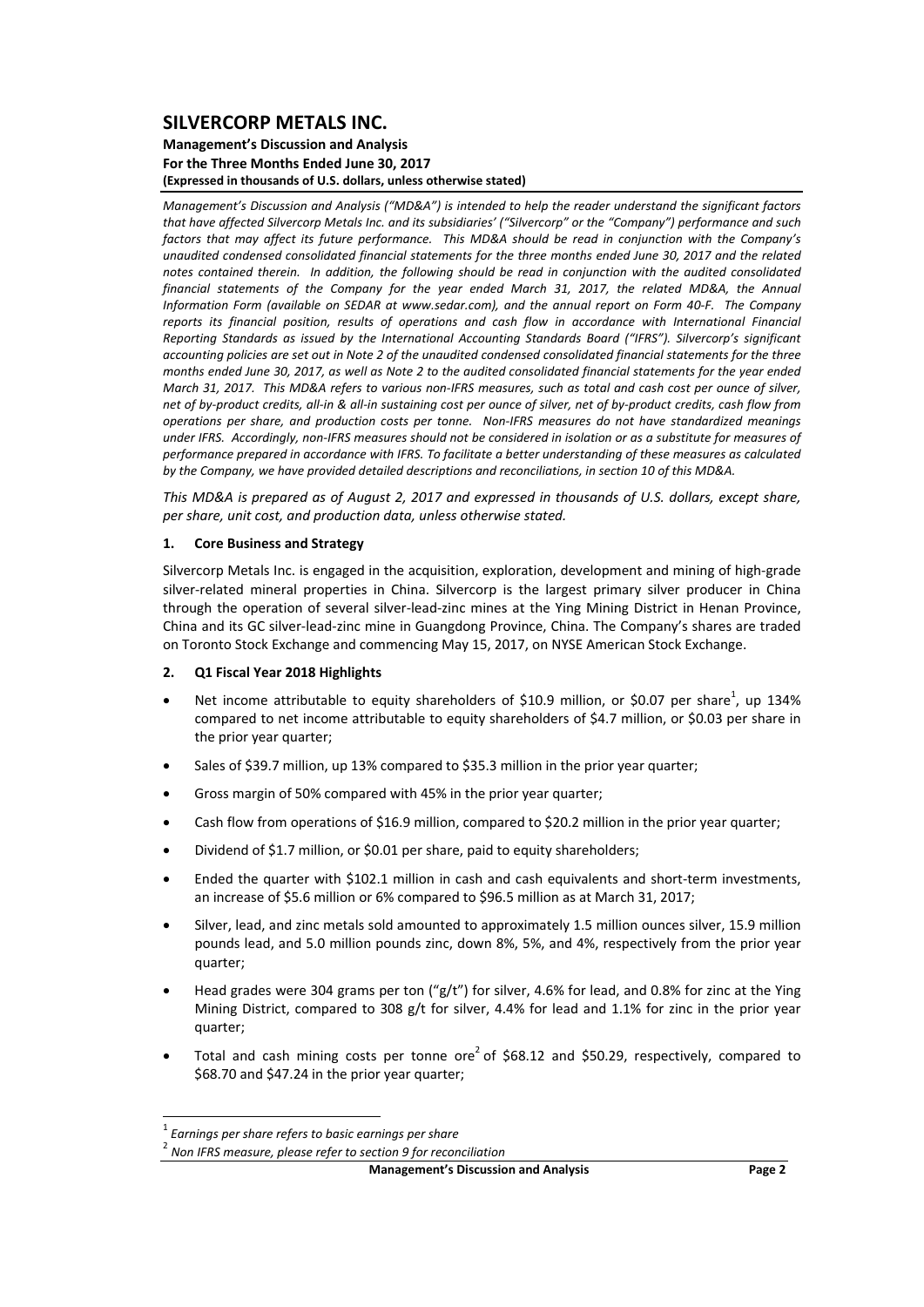**Management's Discussion and Analysis For the Three Months Ended June 30, 2017 (Expressed in thousands of U.S. dollars, unless otherwise stated)**

- Cash cost per ounce of silver<sup>2</sup>, net of by-product credits, of negative \$3.57, compared to positive \$0.08 in the prior year quarter;
- All-in sustaining cost per ounce of silver<sup>2</sup>, net of by-product credits, of \$4.70, compared to \$7.06 in the prior year quarter; and,
- Realized a gain of \$4.3 million on the disposal of the Company's 2.5% net smelter return ("NSR") in the Silvertip mine.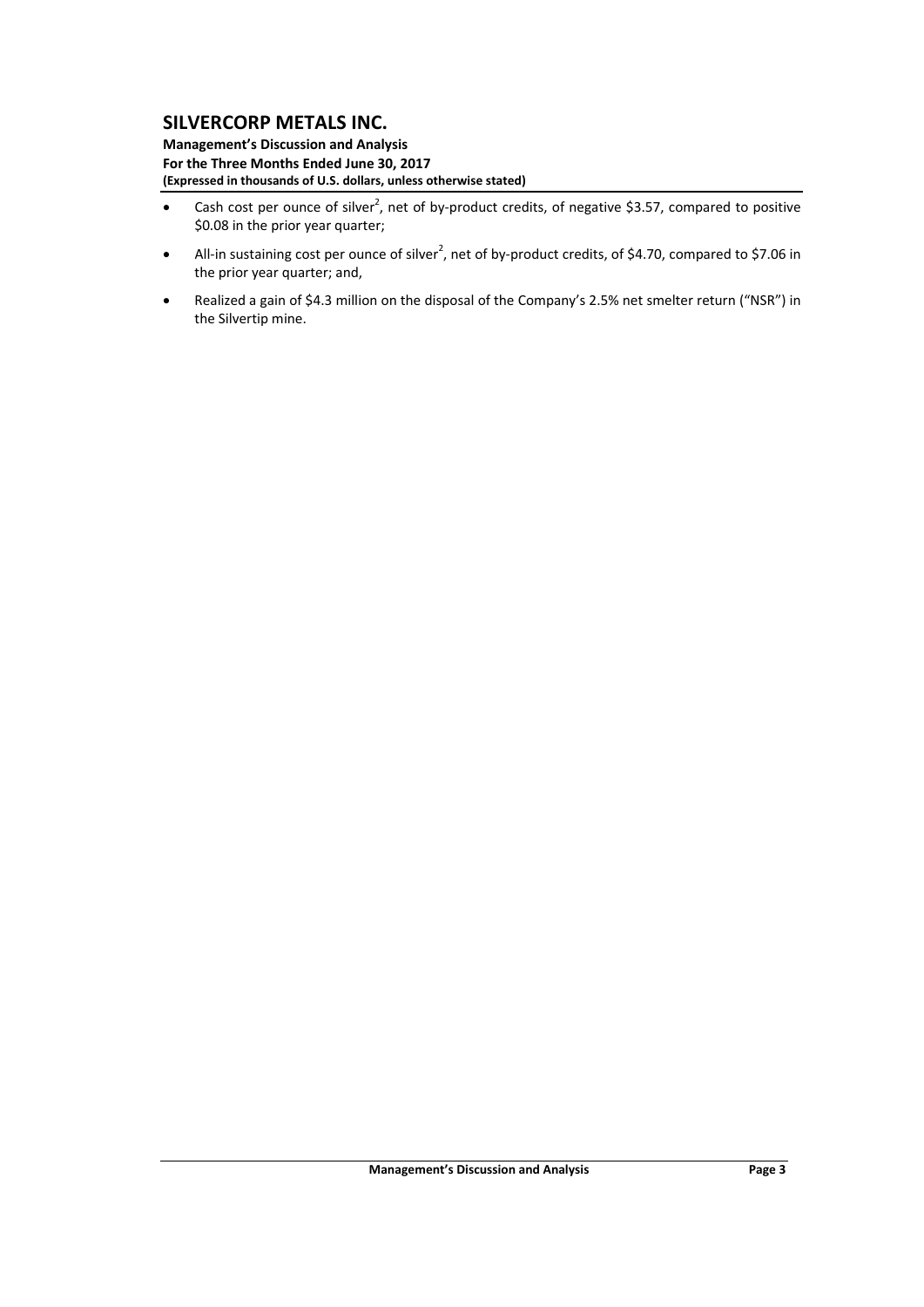#### **Management's Discussion and Analysis For the Three Months Ended June 30, 2017 (Expressed in thousands of U.S. dollars, unless otherwise stated)**

#### 3. **Operating Performance**

The following table summarizes consolidated and each mining district's operational information for the three months ended June 30, 2017:

|                                  |                                                                             |                       | Three months ended June 30, 2017 |                     |
|----------------------------------|-----------------------------------------------------------------------------|-----------------------|----------------------------------|---------------------|
|                                  |                                                                             | <b>Ying Mining</b>    | GC <sup>2</sup>                  |                     |
|                                  |                                                                             | District <sup>1</sup> |                                  | <b>Consolidated</b> |
| <b>Production Data</b>           |                                                                             |                       |                                  |                     |
| <b>Mine Data</b>                 |                                                                             |                       |                                  |                     |
|                                  | Ore Mined (tonne)<br>Ore Milled (tonne)                                     | 160,408<br>164,959    | 64,865<br>65,944                 | 225,273<br>230,903  |
|                                  |                                                                             |                       |                                  |                     |
| $\ddot{}$                        | Mining cost per tonne of ore mined (\$)                                     | 76.67                 | 46.99                            | 68.12               |
|                                  | Cash mining cost per tonne of ore mined (\$)                                | 54.78                 | 39.20                            | 50.29               |
|                                  | Non cash mining cost per tonne of ore mined (\$)                            | 21.89                 | 7.79                             | 17.83               |
|                                  | Unit shipping costs(\$)                                                     | 4.08                  |                                  | 2.87                |
|                                  | Milling costs per tonne of ore milled (\$)                                  | 10.10                 | 19.85                            | 12.88               |
|                                  | Cash milling costs per tonne of ore milled (\$)                             | 8.07                  | 16.73                            | 10.54               |
|                                  | Non cash milling costs per tonne of ore milled (\$)                         | 2.03                  | 3.12                             | 2.34                |
|                                  |                                                                             |                       |                                  |                     |
|                                  | <b>Average Production Costs</b>                                             |                       |                                  |                     |
|                                  | Silver (\$ per ounce)<br>Gold (\$ per ounce)                                | 5.74<br>445           | 7.03                             | 6.24<br>499         |
|                                  | Lead (\$ per pound)                                                         | 0.35                  | 0.56                             | 0.40                |
|                                  | Zinc (\$ per pound)                                                         | 0.41                  | 0.62                             | 0.44                |
|                                  | Other (\$ per pound)                                                        | 0.34                  | 0.02                             | 0.02                |
|                                  |                                                                             |                       |                                  |                     |
| $+$                              | Total production costs per ounce of Silver, net of by-product credits (\$)  | (0.23)                | (3.33)                           | (0.62)              |
| $\ddot{\phantom{1}}$             | Total cash costs per ounce of Silver, net of by-product credits (\$)        | (2.97)                | (7.80)                           | (3.57)              |
|                                  | All-in sustaining costs per ounce of Silver, net of by-product credits (\$) | 3.66                  | (2.48)                           | 4.70                |
| $\overline{+}$                   | All-in costs per ounce of Silver, net of by-product credits (\$)            | 3.96                  | 0.51                             | 5.33                |
|                                  |                                                                             |                       |                                  |                     |
|                                  | <b>Recovery Rates</b>                                                       |                       |                                  |                     |
|                                  | Silver (%)                                                                  | 95.8                  | 81.2                             | 94.1                |
|                                  | Lead (%)                                                                    | 96.3                  | 88.8                             | 95.4                |
|                                  | Zinc (%)                                                                    | 45.8                  | 80.9                             | 66.2                |
|                                  | <b>Head Grades</b>                                                          |                       |                                  |                     |
|                                  | Silver (gram/tonne)                                                         | 304                   | 98                               | 245                 |
|                                  | Lead (%)                                                                    | 4.6                   | 1.6                              | 3.7                 |
|                                  | Zinc (%)                                                                    | 0.8                   | 2.7                              | 1.3                 |
|                                  | Concentrate in stock                                                        |                       |                                  |                     |
|                                  | Lead concentrate (tonne)                                                    | 4,050                 | 61                               | 4,111               |
|                                  | Zinc concentate (tonne)                                                     | 980                   | 237                              | 1,217               |
|                                  |                                                                             |                       |                                  |                     |
| Sales Data<br><b>Metal Sales</b> |                                                                             |                       |                                  |                     |
|                                  | Silver (in thousands of ounces)                                             | 1,324                 | 189                              | 1,513               |
|                                  | Gold (in thousands of ounces)                                               | 0.9                   |                                  | 0.9                 |
|                                  | Lead (in thousands of pounds)                                               | 13,765                | 2,147                            | 15,912              |
|                                  | Zinc (in thousands of pounds)                                               | 755                   | 4,244                            | 4,999               |
|                                  | Other (in thousands of pounds)                                              | 254                   | 7,902                            | 8,156               |
| <b>Metal Sales</b>               |                                                                             |                       |                                  |                     |
|                                  | Silver (in thousands of \$)                                                 | 18,204                | 1,979                            | 20,183              |
|                                  | Gold (in thousands of \$)                                                   | 959                   |                                  | 959                 |
|                                  | Lead (in thousands of \$)                                                   | 11,647                | 1,801                            | 13,448              |
|                                  | Zinc (in thousands of \$)                                                   | 739                   | 3,942                            | 4,681               |
|                                  | Other (in thousands of \$)                                                  | 208                   | 218                              | 426                 |
|                                  |                                                                             | 31,757                | 7,940                            | 39,697              |
|                                  | Average Selling Price, Net of Value Added Tax and Smelter Charges           |                       |                                  |                     |
|                                  | Silver (\$ per ounce)                                                       | 13.75                 | 10.47                            | 13.34               |
|                                  | Gold (\$ per ounce)<br>Lead (\$ per pound)                                  | 1,066<br>0.85         | 0.84                             | 1,066<br>0.85       |
|                                  | Zinc (\$ per pound)                                                         | 0.98                  | 0.93                             | 0.94                |
|                                  |                                                                             |                       |                                  |                     |

1 Ying Mining District includes mines: SGX, TLP, HPG,LM, BCG and HZG.

2 GC Silver recovery rate consists of 60.5% from lead concentrates and 20.8% from zinc concentrates.

2 GC Silver sold in zinc concentrates is subjected to higher smelter and refining charges which lowers the net silver selling price.

+ Non‐IFRS mea s ures, see section 10 for reconcilia tion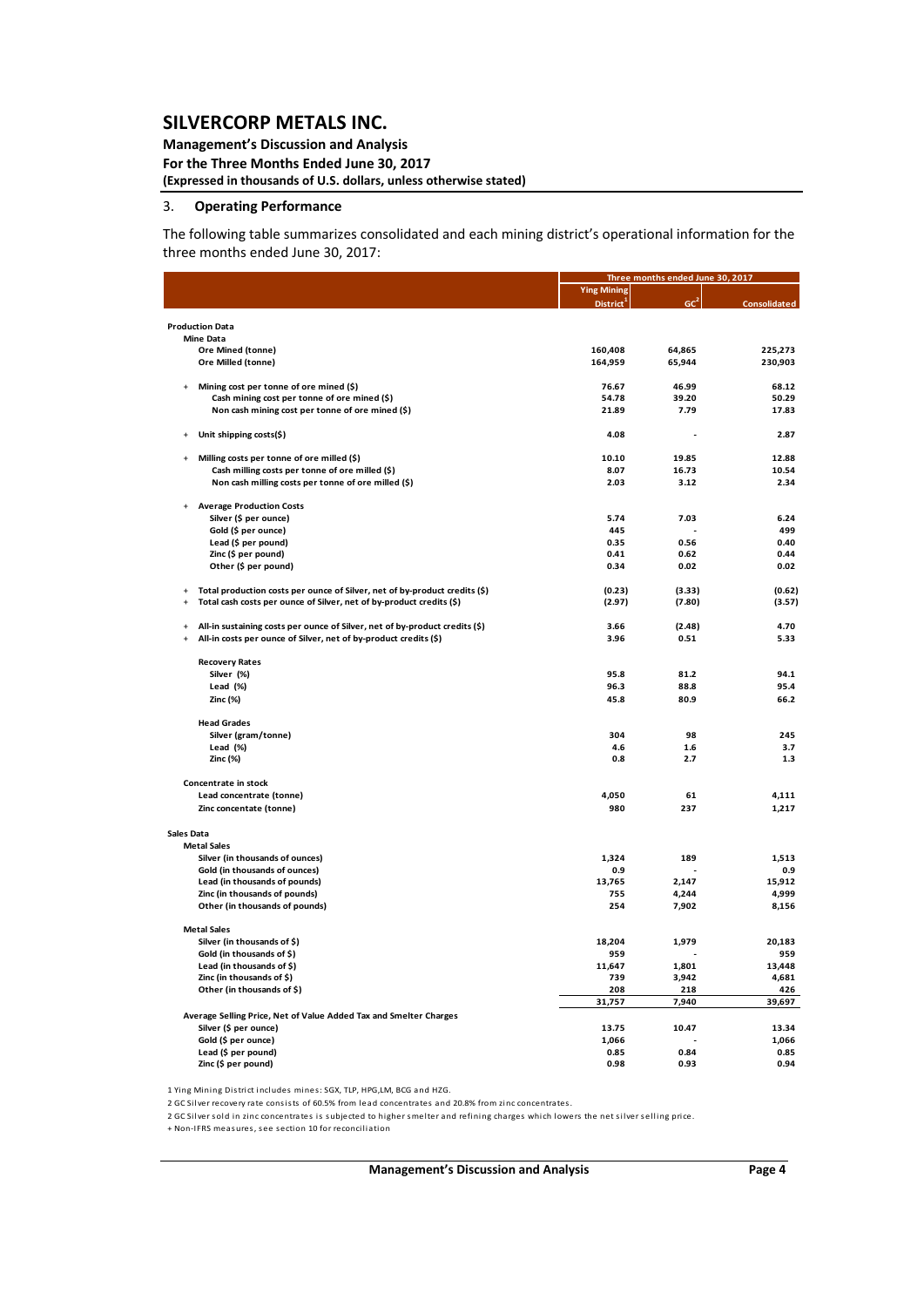## **Management's Discussion and Analysis**

**For the Three Months Ended June 30, 2017**

## **(Expressed in thousands of U.S. dollars, unless otherwise stated)**

The following table summarizes consolidated and each mining district's operational information for the three months ended June 30, 2016:

|                                                                                         | Three months ended June 30, 2016            |                 |                     |
|-----------------------------------------------------------------------------------------|---------------------------------------------|-----------------|---------------------|
|                                                                                         | <b>Ying Mining</b><br>District <sup>1</sup> | GC <sup>2</sup> | <b>Consolidated</b> |
| <b>Production Data</b>                                                                  |                                             |                 |                     |
| <b>Mine Data</b>                                                                        |                                             |                 |                     |
| Ore Mined (tonne)                                                                       | 173,508                                     | 64,349          | 237,857             |
| Ore Milled (tonne)                                                                      | 167,747                                     | 63,587          | 231,334             |
| Mining costs per tonne of ore mined $(\xi)$                                             | 78.64                                       | 41.91           | 68.70               |
| Cash mining costs per tonne of ore mined (\$)                                           | 52.33                                       | 33.50           | 47.24               |
| Non cash mining costs per tonne of ore mined (\$)                                       | 26.30                                       | 8.41            | 21.46               |
| Unit shipping costs(\$)                                                                 | 3.87                                        |                 | 2.82                |
| Milling costs per tonne of ore milled (\$)<br>$+$                                       | 12.25                                       | 18.81           | 14.05               |
| Cash milling costs per tonne of ore milled (\$)                                         | 10.07                                       | 15.60           | 11.59               |
| Non cash milling costs per tonne of ore milled (\$)                                     | 2.18                                        | 3.21            | 2.46                |
| + Average Production Costs                                                              |                                             |                 |                     |
| Silver (\$ per ounce)                                                                   | 6.66                                        | 8.19            | 7.04                |
| Gold (\$ per ounce)                                                                     | 496                                         |                 | 536                 |
| Lead $(5$ per pound)                                                                    | 0.32                                        | 0.50            | 0.35                |
| <b>Zinc</b> $(S$ per pound)                                                             | 0.30                                        | 0.46            | 0.31                |
| Other $(5$ per pound)                                                                   |                                             | 0.01            | 0.01                |
| Total production costs per ounce of Silver, net of by-product credits (\$)<br>$\ddot{}$ | 2.96                                        | 4.60            | 3.11                |
| Total cash costs per ounce of Silver, net of by-product credits (\$)<br>$\ddot{}$       | 0.12                                        | (0.28)          | 0.08                |
| All-in sustaining costs per ounce of Silver, net of by-product credits (\$)             | 5.80                                        | 4.76            | 7.06                |
| All-in costs per ounce of Silver, net of by-product credits (\$)                        | 7.34                                        | 5.10            | 8.48                |
| <b>Recovery Rates</b>                                                                   |                                             |                 |                     |
| Silver (%)                                                                              | 95.7                                        | 76.8            | 93.6                |
| Lead $(%)$                                                                              | 96.4                                        | 86.9            | 95.3                |
| Zinc $(%)$                                                                              | 48.4                                        | 85.8            | 67.5                |
| <b>Head Grades</b>                                                                      |                                             |                 |                     |
| Silver (gram/tonne)                                                                     | 308                                         | 99              | 251                 |
| Lead $(%)$                                                                              | 4.4                                         | 1.5             | 3.6                 |
| Zinc $(%)$                                                                              | 1.1                                         | 2.9             | 1.6                 |
| Concentrate in stock                                                                    |                                             |                 |                     |
| Lead concentrate (tonne)                                                                | 3,669                                       | 55              | 3,724               |
| Zinc concentate (tonne)                                                                 | 280                                         | 133             | 413                 |
| Sales Data                                                                              |                                             |                 |                     |
| <b>Metal Sales</b>                                                                      |                                             |                 |                     |
| Silver (in thousands of ounces)                                                         | 1,490                                       | 149             | 1,639               |
| Gold (in thousands of ounces)                                                           | 0.9                                         |                 | 0.9                 |
| Lead (in thousands of pounds)                                                           | 14,861                                      | 1,860           | 16,721              |
| Zinc (in thousands of pounds)                                                           | 1,820                                       | 3,407           | 5,227               |
| Other (in thousands of pound)                                                           |                                             | 8,186           | 8,186               |
| <b>Metal Sales</b>                                                                      |                                             |                 |                     |
| Silver (in thousands of $\zeta$ )                                                       | 19,366                                      | 1,471           | 20,837              |
| Gold (in thousands of $\$$ )                                                            | 872                                         |                 | 872                 |
| Lead (in thousands of $\zeta$ )                                                         | 9,381                                       | 1,112           | 10,493              |
| <b>Zinc</b> (in thousands of $\zeta$ )                                                  | 1,053                                       | 1,906           | 2,959               |
| Other (in thousands of $\zeta$ )                                                        | 30,672                                      | 110<br>4,599    | 110<br>35,271       |
| Average Selling Price, Net of Value Added Tax and Smelter Charges                       |                                             |                 |                     |
| Silver (\$ per ounce)                                                                   | 13.00                                       | 9.87            | 12.71               |
| Gold (\$ per ounce)                                                                     | 969                                         |                 | 969                 |
| Lead $(\xi$ per pound)                                                                  | 0.63                                        | 0.60            | 0.63                |
| Zinc (\$ per pound)                                                                     | 0.58                                        | 0.56            | 0.57                |

<sup>1</sup> Ying Mining District includes mines: SGX, TLP, HPG,LM, BCG and HZG.

<sup>2</sup> GC Silver recovery rate consists of 55.7% from lead concentrates and 21.1% from zinc concentrates.

2 GC Silver sold in zinc concentrates is subjected to higher smelter and refining charges which lower the net silver selling price.

+ Non-IFRS measures, see section 10 for reconciliation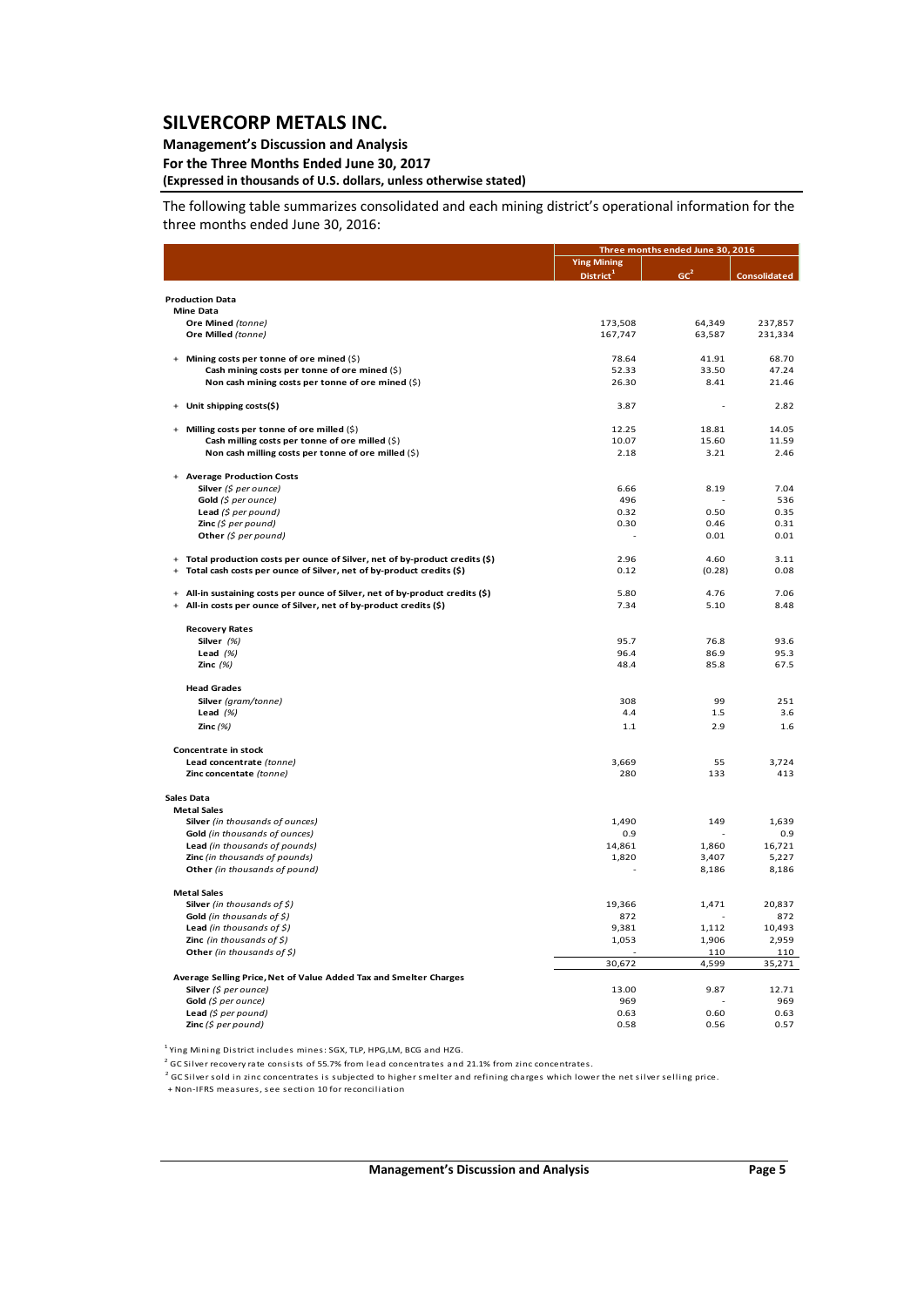#### **Management's Discussion and Analysis For the Three Months Ended June 30, 2017 (Expressed in thousands of U.S. dollars, unless otherwise stated)**

#### (a) Mine and Milling Production

For the three months ended June 30, 2017 ("Q1 Fiscal 2018"), on a consolidated basis, the Company mined 225,273 tonnes of ore, a decrease of 5% compared to 237,857 tonnes in the three months ended June 30, 2016 ("Q1 Fiscal 2017"). The decrease in ore mined was mainly due to a decrease of 8% or 13,100 tonnes at the Ying Mining District, offset by 516 tonnes ore increase from the GC Mine. Ore milled were 230,903 tonnes, comparable to 231,334 tonnes of ore milled in Q1 Fiscal 2017.

#### (b) Metal Sales

In Q1 Fiscal 2018, the Company sold 1.5 million ounces of silver, 900 ounces of gold, 15.9 million pounds of lead, and 5.0 million pounds of zinc, compared to 1.6 million ounces of silver, 900 ounces of gold, 16.7 million pounds of lead, and 5.2 million pounds of zinc, respectively, in Q1 Fiscal 2017. The decrease of metals sold was mainly due to not all metals produced in the quarter being sold in the same quarter as the Company intentionally increased its concentrate inventory at the Ying Mining District. As at June 30, 2017, lead concentrate inventory at the Ying Mining District was 4,050 tonnes, an increase of 1,757 tonnes, compared to 2,293 tonnes of lead concentrate inventory as at March 31, 2017.

#### (c) Mining and Milling Costs

In Q1 Fiscal 2018, the consolidated total mining costs and cash mining costs were \$68.12 and \$50.29 per tonne, compared to \$68.70 and \$47.24 per tonne, respectively, in Q1 Fiscal 2017. The increase in cash mining costs were mainly due to \$0.7 million increase in mining preparation costs resulting from more underground drilling and tunnelling expensed in the current quarter. On a consolidated basis, in Q1 Fiscal 2018, approximately 36,036 meters ("m") or \$1.0 million of underground diamond drilling (Fiscal Q1 2017 – 19,807 m or \$0.6 million) and 10,629 m or \$2.7 million of preparation tunnelling (Fiscal Q1 2017 – 8,322 m or \$2.4 million) were completed and expensed as mining preparation costs.

The consolidated total milling costs and cash milling costs in Q1 Fiscal 2018 were \$12.88 and \$10.54 per tonne, a decrease of 8% and 9% compared to \$14.05 and \$11.59 per tonne, respectively, in Q1 Fiscal 2017. The decrease in cash milling costs was mainly due to the exclusion of mineral resources tax from milling costs. Prior to June 30, 2016, mineral resource tax was levied at RMB¥13.0 per tonne of ore milled and included as part of milling costs. Effective July 1, 2016, the mineral resource tax has been changed to a levy based on a certain percentage of sales, and therefore such tax is excluded from milling costs but expensed and included directly as part of cost of sales.

Correspondingly, the consolidated cash production costs per tonne of ore processed in Q1 Fiscal 2018 increased by 3% to \$63.70 from \$61.65 in the prior year quarter.

(d) Total and Cash Cost per Ounce of Silver, Net of By‐Product Credits

In Q1 Fiscal 2018, the consolidated total production costs and cash costs per ounce of silver, net of byproduct credits, were negative \$0.62 and negative \$3.57 compared to \$3.11 and \$0.08 respectively, in the prior year quarter. The overall decrease in cash cost per ounce of silver, net of by‐product credits, is mainly due to a 35% increase in by‐product credits, mainly arising from 35% and 65% increase in lead and zinc net realized selling prices. Sales from lead and zinc accounted for 46% of the total sales and amounted to \$18.1 million, an increase of \$4.7 million, compared to \$13.5 million in the prior year quarter.

(e) All‐in Sustaining Cost per Ounce of Silver, Net of By‐Product Credits

In Q1 Fiscal 2018, the consolidated all-in sustaining cost per ounce of silver, net of by-product credits, is \$4.70 compared to \$7.06 in Q1 Fiscal 2017. The decrease was mainly due to the increase of by‐product credits as discussed above.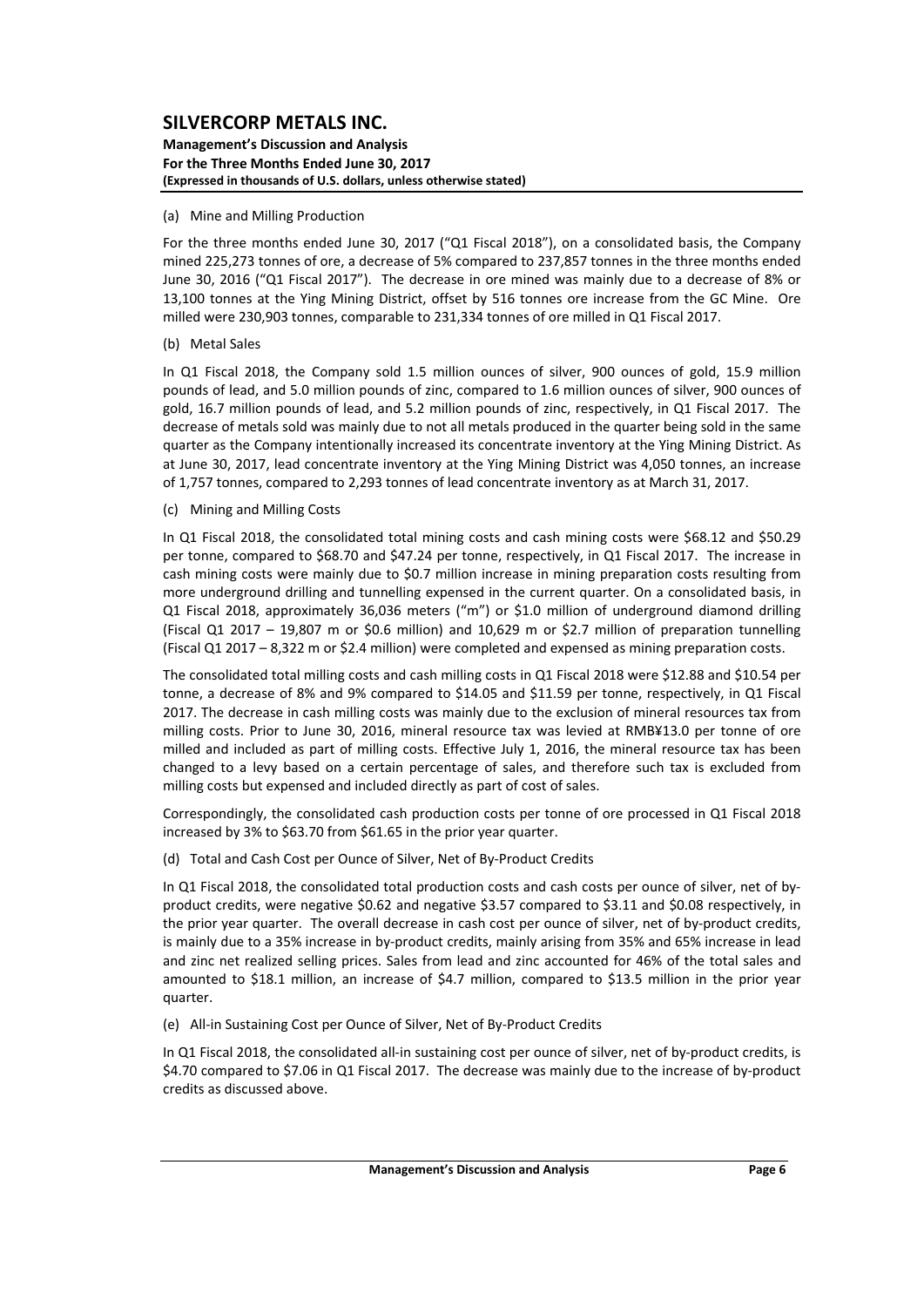#### **Management's Discussion and Analysis For the Three Months Ended June 30, 2017 (Expressed in thousands of U.S. dollars, unless otherwise stated)**

#### (f) Operation Review

#### *(i) Ying Mining District*

The Ying Mining District consists of several mines, including SGX, HPG, TLP, LM, PCG, and HZG mines, and is the Company's primary source of production.

The operational results at the Ying Mining District for the past five quarters are summarized in the table below:

| <b>Operational results - Ying Mining District</b> |                                          |                |         |                                      |               |  |  |  |  |  |  |  |
|---------------------------------------------------|------------------------------------------|----------------|---------|--------------------------------------|---------------|--|--|--|--|--|--|--|
|                                                   | 01 2018<br>Q4 2017<br>Q3 2017<br>Q2 2017 |                |         |                                      |               |  |  |  |  |  |  |  |
|                                                   | June 30, 2017                            | March 31, 2017 |         | December 31, 2016 September 30, 2016 | June 30, 2016 |  |  |  |  |  |  |  |
| Ore Mined (tonne)                                 | 160,408                                  | 112,755        | 171,303 | 179,194                              | 173,508       |  |  |  |  |  |  |  |
| Ore Milled (tonne)                                | 164,959                                  | 108,051        | 182,259 | 180,154                              | 167,747       |  |  |  |  |  |  |  |
| <b>Head Grades</b>                                |                                          |                |         |                                      |               |  |  |  |  |  |  |  |
| Silver (gram/tonne)                               | 304                                      | 298            | 303     | 302                                  | 308           |  |  |  |  |  |  |  |
| Lead $(*)$                                        | 4.6                                      | 4.8            | 4.8     | 4.9                                  | 4.4           |  |  |  |  |  |  |  |
| Zinc (%)                                          | 0.8                                      | 0.8            | 0.8     | 1.1                                  | 1.1           |  |  |  |  |  |  |  |
| <b>Recoveries</b>                                 |                                          |                |         |                                      |               |  |  |  |  |  |  |  |
| Silver (%)                                        | 95.8                                     | 96.6           | 95.1    | 95.5                                 | 95.7          |  |  |  |  |  |  |  |
| Lead (%)                                          | 96.3                                     | 95.6           | 96.7    | 96.3                                 | 96.4          |  |  |  |  |  |  |  |
| Zinc (%)                                          | 45.8                                     | 46.2           | 47.5    | 42.9                                 | 48.4          |  |  |  |  |  |  |  |
| <b>Metal Sales</b>                                |                                          |                |         |                                      |               |  |  |  |  |  |  |  |
| Silver (in thousands of ounce)                    | 1,324                                    | 1,255          | 1,555   | 1,630                                | 1,490         |  |  |  |  |  |  |  |
| Gold (in thousands of ounce)                      | 0.9                                      | 0.7            | 0.7     | 1.0                                  | 0.9           |  |  |  |  |  |  |  |
| Lead (in thousands of pound)                      | 13,765                                   | 13,520         | 17,269  | 17,768                               | 14,861        |  |  |  |  |  |  |  |
| Zinc (in thousands of pound)                      | 755                                      | 1,033          | 1,210   | 1,785                                | 1,820         |  |  |  |  |  |  |  |
| Cash mining costs (\$ per tonne)                  | 54.78                                    | 49.99          | 55.21   | 49.13                                | 52.33         |  |  |  |  |  |  |  |
| Total mining costs (\$ per tonne)                 | 76.67                                    | 53.50          | 80.53   | 76.30                                | 78.64         |  |  |  |  |  |  |  |
| Cash milling costs (\$ per tonne)                 | 8.07                                     | 10.43          | 9.09    | 8.85                                 | 10.07         |  |  |  |  |  |  |  |
| Total milling costs (\$ per tonne)                | 10.10                                    | 13.60          | 11.03   | 10.86                                | 12.25         |  |  |  |  |  |  |  |
| Cash production costs (\$ per tonne)              | 66.93                                    | 64.34          | 68.22   | 61.79                                | 66.27         |  |  |  |  |  |  |  |
|                                                   |                                          |                |         |                                      |               |  |  |  |  |  |  |  |
| Cash costs per ounce of silver (\$)               | (2.97)                                   | (3.73)         | (4.60)  | (2.68)                               | 0.12          |  |  |  |  |  |  |  |
| All-in sustaining costs per ounce of              |                                          |                |         |                                      |               |  |  |  |  |  |  |  |
| silver (\$)                                       | 3.66                                     | 0.74           | 1.34    | 2.33                                 | 5.80          |  |  |  |  |  |  |  |

\* Figures may not add due to rounding

In Q1 Fiscal 2018, the total ore mined at the Ying Mining District was 160,408 tonnes, a decrease of 8%, compared to 173,508 tonnes mined in the prior year quarter. The decrease was mainly due to additional downtime arising from several power down days due to power grid upgrade by State Grid Corporation of China impacting the TLP, LMW and LME mines and hoist maintenance and cable steel replacement at the SGX and HZG mines. Correspondingly, ore milled decreased by 2% to 164,959 tonnes from 167,747 tonnes in the prior year quarter. Head grades were 304 grams per ton (" $g/t$ ") for silver, 4.6% for lead, and 0.8% for zinc, compared to 308 g/t for silver, 4.4% for lead and 1.1% for zinc in the prior year quarter.

In Q1 Fiscal 2018, the Ying Mining District sold approximately 1.3 million ounces silver, 13.8 million pounds lead, and 0.7 million pounds zinc, compared to 1.5 million ounces silver, 14.9 million pounds lead, and 1.8 million pounds of zinc in the prior year quarter. The decrease of metals sold at the Ying Mining District was mainly due to i) a 2% decrease of ore milled and ii) not all metals produced were sold in the same quarter as the Company intentionally increased its concentrate inventory at the Ying Mining District. As at June 30, 2017, Ying Mining District had 4,050 tonnes of lead concentrate inventory and 980 tonnes of zinc concentrate inventory, an increase of 1,759 and 500 tonnes, respectively, compared to 2,293 tonnes of lead concentrate and 480 tonnes of zinc concentrate held as at March 31, 2017.

Total and cash mining costs per tonne at the Ying Mining District in Q1 Fiscal 2018 were \$76.67 and \$54.78 per tonne, respectively, compared to \$78.64 and \$52.33 per tonne in the prior year quarter. The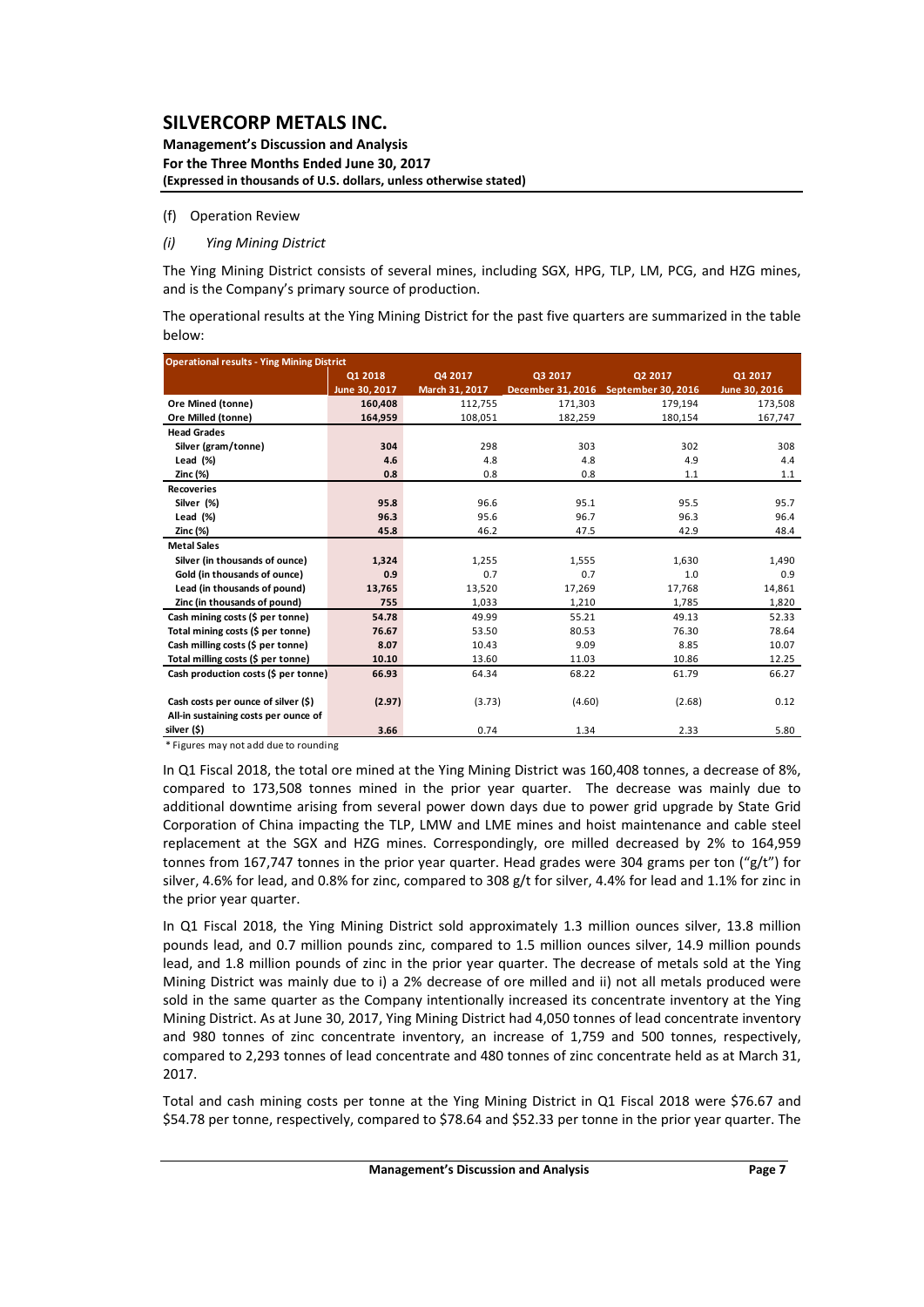#### **Management's Discussion and Analysis For the Three Months Ended June 30, 2017 (Expressed in thousands of U.S. dollars, unless otherwise stated)**

increase in cash mining costs was mainly due to a 12% or \$0.3 million increase in mining preparation costs resulting from more underground drilling and tunnelling expensed in the current quarter.

Total and cash milling costs per tonne at the Ying Mining District in Q1 Fiscal 2018 were \$10.10 and \$8.07, a decrease of 18% and 20%, respectively, compared to \$12.25 and \$10.07 in Q1 Fiscal 2017. The decrease in cash milling costs was mainly due to the exclusion of mineral resources tax from milling costs.

Correspondingly, cash production cost per tonne of ore processed in Q1 Fiscal 2018 at the Ying Mining District was \$66.93, an 1% increase compared to \$66.27 in the prior year quarter due to the increase in per tonne cash mining offset by the decrease in per tonne milling costs as discussed above.

Cash cost per ounce of silver, net of by‐product credits, in Q1 Fiscal 2018 at the Ying Mining District, was negative \$2.97 compared to \$0.12 in the prior year quarter. The improvement was mainly due to a \$2.2 million or 20% increase in by-product credits offset by the 1% increase in the per tonne cash production costs as discussed above.

All in sustaining costs per ounce of silver, net of by‐product credits, in Q1 Fiscal 2018 at the Ying Mining District was \$3.66 compared to \$5.80 in the prior year quarter. The improvement was mainly due to lower cash cost per ounce of silver as discussed above.

In Q1 Fiscal 2018, approximately 31,064 m or \$0.7 million of underground diamond drilling (Fiscal Q1 2017 – 16,498 m or \$0.4 million) and 5,337 m or \$1.4 million of preparation tunnelling (Fiscal Q1 2017 – 4,836 m or \$1.4 million) were completed and expensed as mining preparation costs at the Ying Mining District. In addition, approximately 18,890 m or \$5.2 million of horizontal tunnel, raises and declines (Q1 Fiscal 2017 – 16,685 m or \$4.9 million) were completed and capitalized.

#### *(ii) GC Mine*

The operational results at the GC Mine for the past five quarters are summarized in the table below:

| <b>Operational results - GC Mine</b>             |               |                |         |                                      |               |
|--------------------------------------------------|---------------|----------------|---------|--------------------------------------|---------------|
|                                                  | 01 2018       | Q4 2017        | Q3 2017 | Q2 2017                              | Q1 2017       |
|                                                  | June 30, 2017 | March 31, 2017 |         | December 31, 2016 September 30, 2016 | June 30, 2016 |
| Ore Mined (tonne)                                | 64,865        | 40.224         | 81,481  | 74,692                               | 64,349        |
| Ore Milled (tonne)                               | 65,944        | 39,929         | 81,080  | 76,100                               | 63,587        |
| <b>Head Grades</b>                               |               |                |         |                                      |               |
| Silver (gram/tonne)                              | 98            | 91             | 89      | 96                                   | 99            |
| Lead $(\%)$                                      | 1.6           | 1.3            | 1.4     | 1.6                                  | 1.5           |
| Zinc (%)                                         | 2.7           | 2.6            | 2.8     | 2.8                                  | 2.9           |
| <b>Recovery Rates</b>                            |               |                |         |                                      |               |
| Silver (%)                                       | 81.2          | 72.8           | 75.4    | 76.2                                 | 76.8          |
| Lead $(\%)$                                      | 88.8          | 82.4           | 85.5    | 86.6                                 | 86.9          |
| Zinc (%)                                         | 80.9          | 74.8           | 86.5    | 86.4                                 | 85.8          |
| <b>Metal Sales</b>                               |               |                |         |                                      |               |
| Silver (in thousands of ounce)                   | 189           | 53             | 179     | 183                                  | 149           |
| Lead (in thousands of pound)                     | 2,147         | 818            | 2,214   | 2,163                                | 1,860         |
| Zinc (in thousands of pound)                     | 4,244         | 455            | 4,478   | 4,106                                | 3,407         |
| Cash mining costs (\$ per tonne)                 | 39.20         | 37.91          | 31.34   | 28.61                                | 33.50         |
| Total mining costs (\$ per tonne)                | 46.99         | 45.37          | 38.90   | 36.78                                | 41.91         |
| Cash milling costs (\$ per tonne)                | 16.73         | 20.06          | 13.09   | 12.94                                | 15.60         |
| Total milling costs (\$ per tonne)               | 19.85         | 24.99          | 15.50   | 15.57                                | 18.81         |
| Cash production costs (\$ per tonne)             | 55.93         | 57.97          | 44.43   | 41.55                                | 49.10         |
|                                                  |               |                |         |                                      |               |
| Cash costs per ounce of silver (\$)              | (7.80)        | (1.72)         | (13.11) | (6.39)                               | (0.28)        |
| All-in sustaining costs per ounce of silver (\$) | (2.48)        | 14.55          | (6.12)  | (1.49)                               | 4.76          |

In Q1 Fiscal 2018, the total ore mined at the GC Mine was 64,865 tonnes, comparable to 64,349 tonnes of mined in Q1 Fiscal 2017, while ore milled increased by 4% to 65,944 tonnes from 63,587 tonnes in the prior year quarter. Head grades were 98 g/t for silver, 1.6% for lead, and 2.7% for zinc compared to 99 g/t for silver, 1.5% for lead, and 2.9% for zinc in the prior year quarter.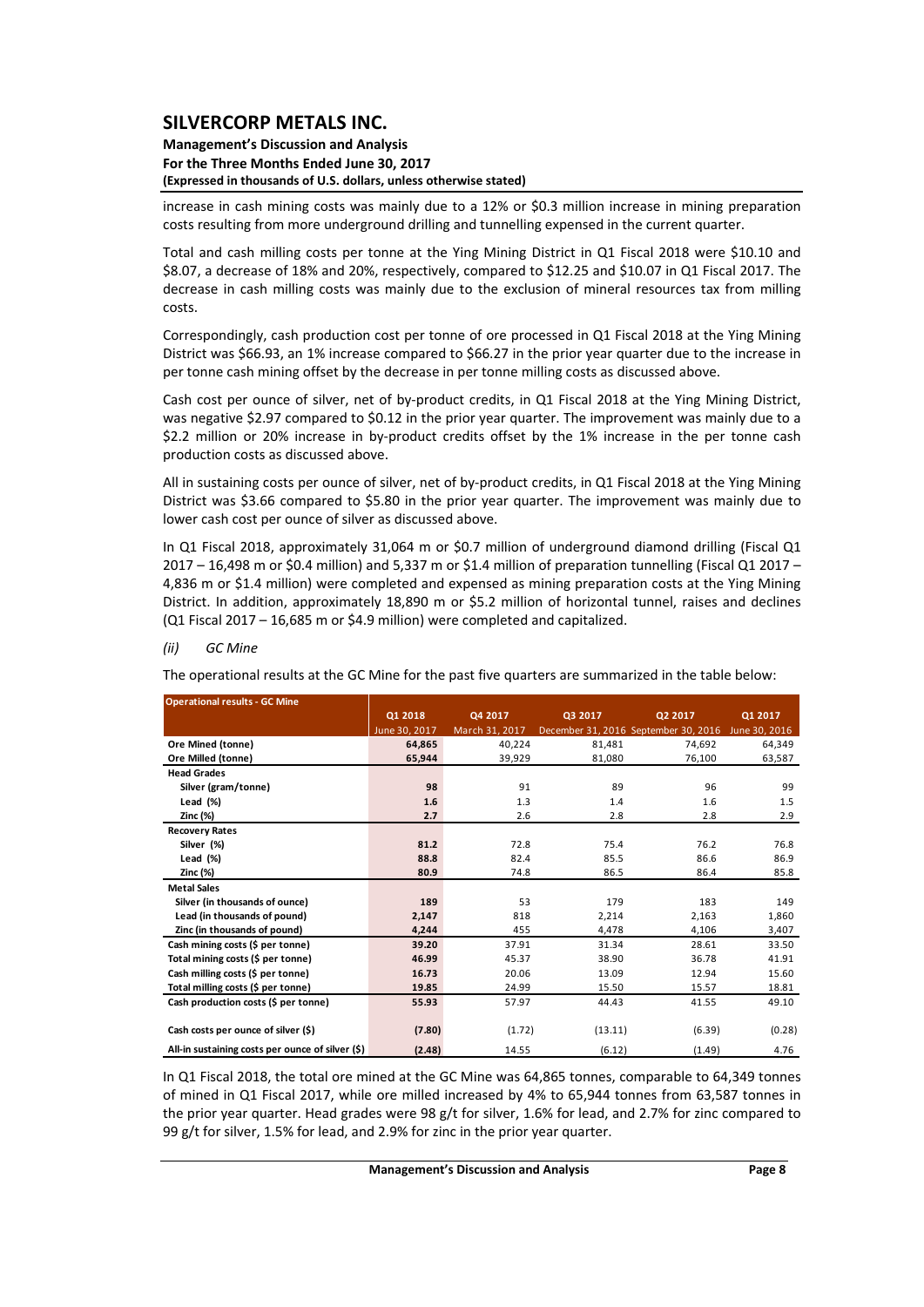#### **Management's Discussion and Analysis For the Three Months Ended June 30, 2017 (Expressed in thousands of U.S. dollars, unless otherwise stated)**

In Q1 Fiscal 2018, GC Mine sold 189 thousand ounces of silver, 2.1 million pounds of lead, 4.2 million pounds of zinc, up 27%, 15%, and 25%, compared to 149 thousand ounces of silver, 1.9 million pounds of lead, and 3.4 million pounds of zinc sold in the prior year quarter.

Total and cash mining costs per tonne at the GC Mine in Q1 Fiscal 2018 were \$46.99 and \$39.20 per tonne, compared to \$41.91 and \$33.50 per tonne in Q1 Fiscal 2017. The increase in cash mining costs was mainly due to a 31% or \$0.4 million increase in mining preparation costs resulting from more underground drilling and tunnelling expensed in the current quarter.

Total and cash milling costs per tonne at the GC Mine in Q1 Fiscal 2018 were \$19.85 and \$16.73, compared to \$18.81 and \$15.60, respectively, in Q1 Fiscal 2017. The slight increase in milling costs was mainly due to additional efforts in improving the milling recovery rates resulting in additional labor costs and material consumption.

The cash production costs per tonne of ore processed in Q1 Fiscal 2018 at the GC Mine increased to \$55.93 from \$49.10 in the prior year quarter.

Cash costs per ounce of silver, net of by‐product credits, at the GC Mine, was negative \$7.80 compared to negative \$0.28 in the prior year quarter. The decrease was mainly due to \$2.8 million or 91% increase in by‐product credits as a 40% and 66% increase in net realized lead and zinc selling prices and more lead and zinc metals sold at the GC Mine.

All in sustaining costs per ounce of silver, net of by‐product credits, in Q1 Fiscal 2018 at the GC Mine was negative \$2.48 compared to \$4.76 in the prior year quarter as a 40% and 66% increase in net realized lead and zinc selling prices and more lead and zinc metals sold.

In Q1 Fiscal 2018, approximately 4,972 m or \$0.3 million of underground diamond drilling (Q1 Fiscal 2017 – 3,309 m or \$0.2 million) and 5,292 m or \$1.3 million of tunnelling (Q1 Fiscal 2017 – 3,486 m or \$1.0 million) were completed and expensed as mining preparation costs at the GC Mine. In addition, approximately 158 m or \$0.1 million of horizontal tunnel, raises and declines (Q1 Fiscal 2017 – 582 m or \$0.2 million) were completed and capitalized.

## *(iii) BYP Mine*

The BYP mine was placed on care and maintenance in August 2014 in consideration of the required capital upgrades to sustain its ongoing production and the current market environment. The Company continues to review alternatives for this project.

#### **4. Investment in New Pacific Metals Corp. ("NUAG")**

New Pacific Metals Corp. ("NUAG") is a Canadian public company listed on the TSX Venture Exchange (symbol: NUAG). NUAG is a related party of the Company by way of two common directors and officers.

As at June 30, 2017, the Company owned 10,806,300 common shares (March 31, 2017 – 10,806,300) of NUAG, representing an ownership interest of 16.1% (March 31, 2017 – 16.1%).

The Company accounts for its investment in NUAG common shares using the equity method as it is able to exercise significant influence over the financial and operating policies of NUAG. The summary of the investment in NUAG common shares and its market value as at the respective balance sheet dates are as follows: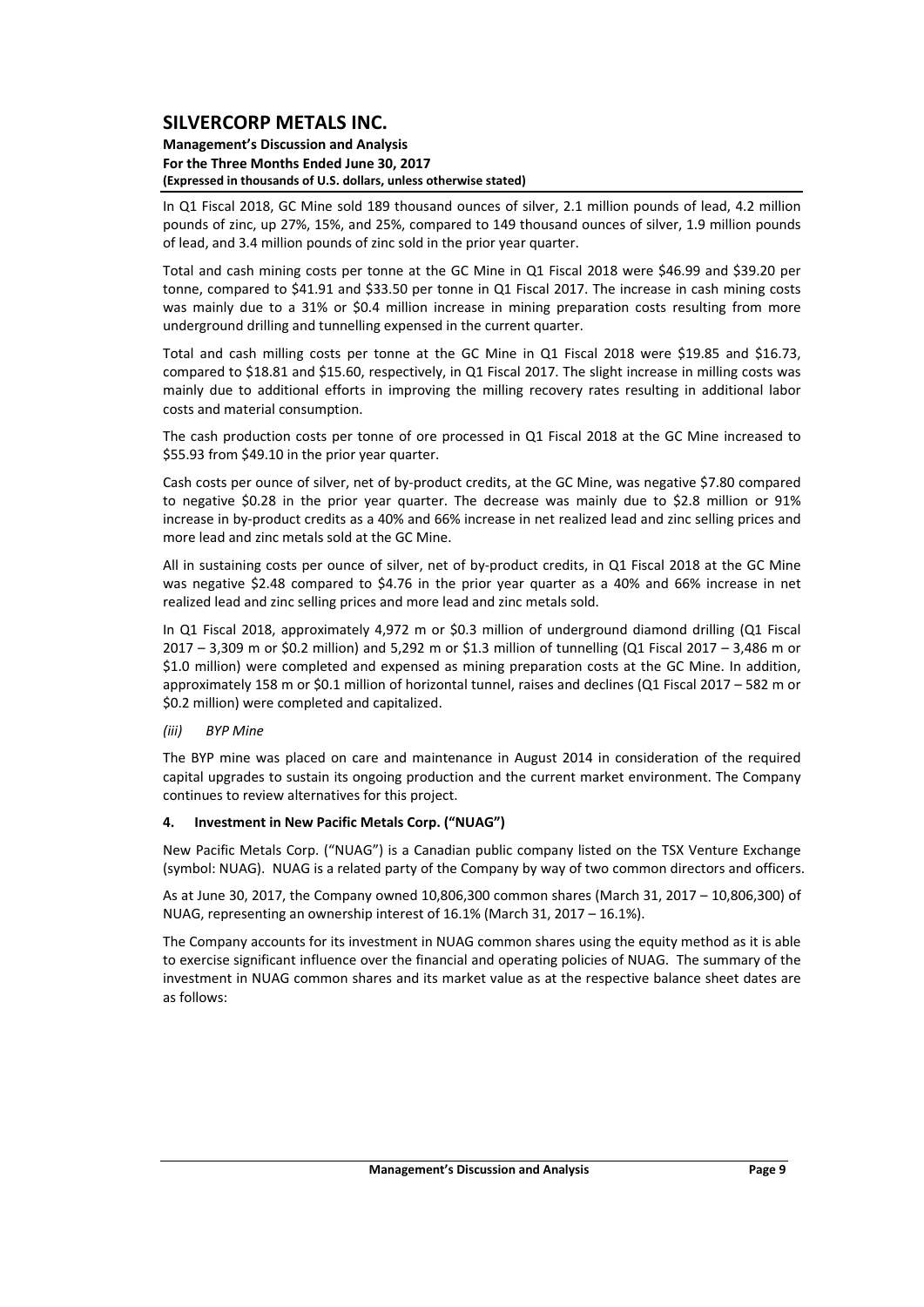## **Management's Discussion and Analysis For the Three Months Ended June 30, 2017**

**(Expressed in thousands of U.S. dollars, unless otherwise stated)**

|                                   |                 |        | Value of NUAG's     |
|-----------------------------------|-----------------|--------|---------------------|
|                                   | Number of       |        | common shares per   |
|                                   | shares          | Amount | quoted market price |
| Balance, April 1, 2016            | 10,806,300 \$   | 3,133  | 2,333<br>- S        |
| Share of net income               |                 | 282    |                     |
| Share of other comprehensive loss |                 | (12)   |                     |
| Impairment recovery               |                 | 5,278  |                     |
| Foreign exchange impact           |                 | (164)  |                     |
| Balance, March 31, 2017           | 10,806,300      | 8,517  | 8,517               |
| Share of net loss                 |                 | (244)  |                     |
| Share of other comprehensive loss |                 | (5)    |                     |
| Foreign exchange impact           |                 | 218    |                     |
| <b>Balance June 30, 2017</b>      | 10.806.300<br>S | 8,486  | 8.744<br>s          |

On July 17, 2017, the Company purchased an additional 25,000,000 shares of NUAG through a private placement for a total consideration of \$20 million. As a result, the Company owned 35,806,300 common shares of NUAG, representing an ownership interest of 31.9%.

#### **5. First Quarter Fiscal 2018 Financial Results**

#### (a) Summary of Quarterly Results

The tables below set out selected quarterly results for the past eight quarters:

|                                                   | Jun 30, 2017      | Mar 31, 2017 | Dec 31, 2016 | Sep 30, 2016 |
|---------------------------------------------------|-------------------|--------------|--------------|--------------|
| Sales                                             | \$<br>39,697 \$   | 34,064 \$    | 47,838 \$    | 46,298       |
| Gross Profit                                      | 20,005            | 20,304       | 26,379       | 25,759       |
| Expenses and foreigh exchange                     | (7,026)           | (5,083)      | (4, 557)     | (4,643)      |
| Impairment recovery (charges)                     |                   | 5,278        |              |              |
| Gain on disposal of mineral rights and properties | 4,319             |              |              |              |
| Other Items                                       | 236               | 981          | 169          | 827          |
| Net (loss) income                                 | 13,514            | 16,334       | 16,638       | 16,006       |
| Net (loss) income, attributable to the            |                   |              |              |              |
| shareholders of the Company                       | 10,937            | 13,507       | 13,115       | 12,378       |
| Basic (loss) earnings per share                   | 0.07              | 0.08         | 0.08         | 0.07         |
| Diluted (loss) earnings per share                 | 0.06              | 0.08         | 0.08         | 0.07         |
| Cash dividend declared                            | 1,679             |              | 1,585        |              |
| Cash dividended declared per share (CAD)          | 0.01              |              | 0.01         |              |
|                                                   | Jun 30, 2016      | Mar 31, 2016 | Dec 31, 2015 | Sep 30, 2015 |
| Sales                                             | \$<br>$35,271$ \$ | 19,426 \$    | 29,081 \$    | 27,213       |
| Gross Profit                                      | 15,744            | 6,193        | 9,538        | 8,828        |
| Expenses and foreigh exchange                     | (6,203)           | (7, 189)     | (3,981)      | (4,770)      |
| Impairment recovery (charges)                     | (181)             |              |              |              |
| Other Items                                       | (39)              | (219)        | (189)        | 451          |
| Net Income (Loss)                                 | 6,520             | (727)        | 3,916        | 2,979        |
| Net income (Loss), attributable to the            |                   |              |              |              |
| shareholders of the Company                       | 4,674             | (1,520)      | 3,326        | 2,234        |
| Basic earnings (loss) per share                   | 0.03              | (0.01)       | 0.02         | 0.01         |
| Diluted earnings (loss) per share                 | 0.03              | (0.01)       | 0.02         | 0.01         |
| Cash dividend declared                            |                   |              |              |              |
| Cash dividended declared per share (CAD)          |                   |              |              |              |

Financial results including sales, gross profit, net income, basic earnings per share, and diluted earnings per share are heavily influenced by changes in commodity prices, particularly, the silver price.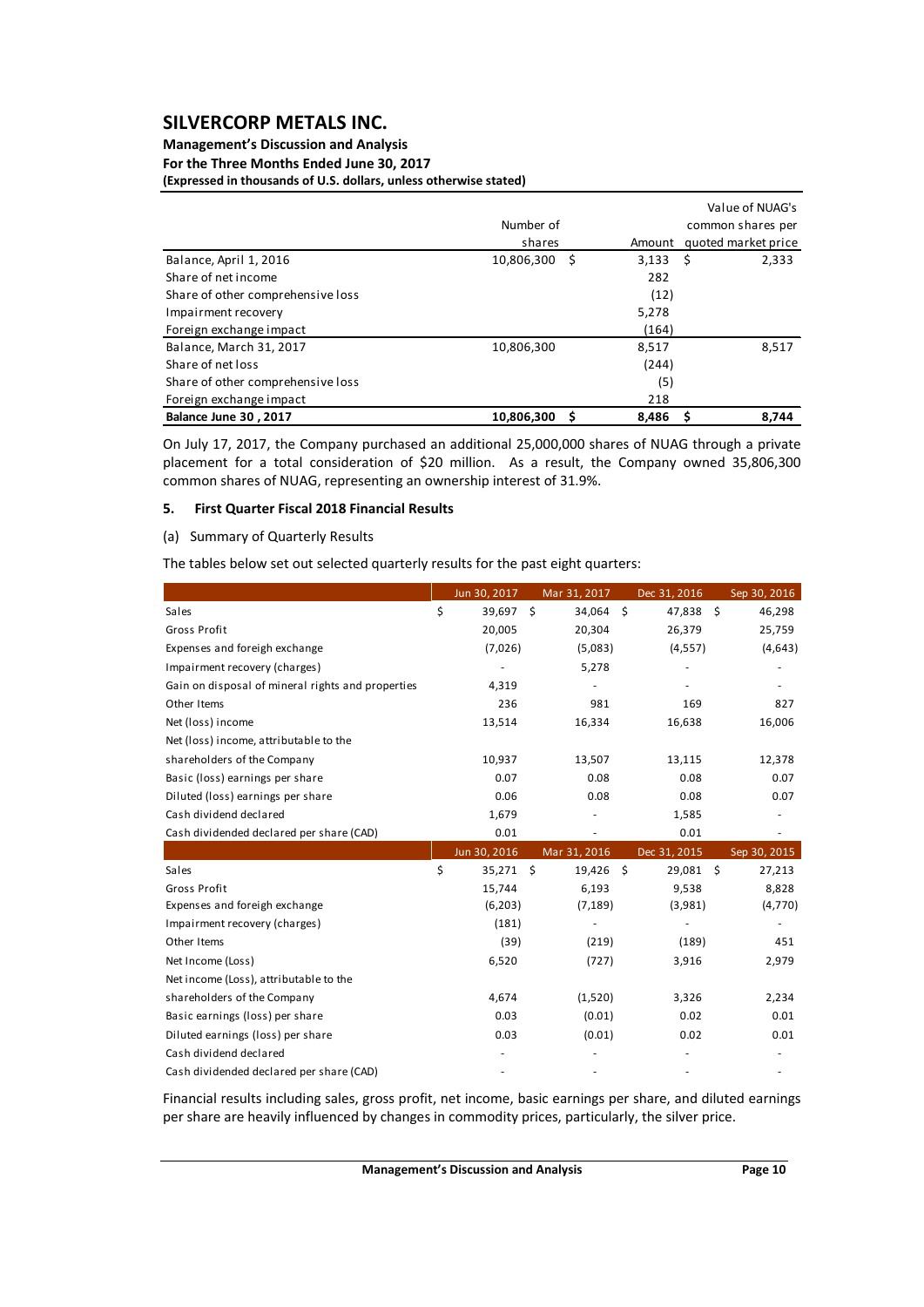**Management's Discussion and Analysis For the Three Months Ended June 30, 2017 (Expressed in thousands of U.S. dollars, unless otherwise stated)**

(b) Financial Results – Q1 Fiscal 2018

**Net income attributable to equity shareholders of the Company** in Q1 Fiscal 2018 was \$10.9 million, or basic earnings per share of \$0.07, compared to \$4.7 million, or \$0.03 per share in Q1 Fiscal 2017.

The Company's financial results in Q1 Fiscal 2018 were mainly impacted by the following: i) the increase of metal prices, as the realized selling price for silver, lead, and zinc increased by 5%, 35%, and 65%, compared to the prior year quarter; ii) a \$4.3 million gain on disposal of Silvertip Mine's NSR; offset by i) a \$1.6 million foreign exchange loss, ii) less metals sold, and iii) a 3% increase in per tonne cash production costs.

**Sales** in Q1 Fiscal 2018 were \$39.7 million, up 13% compared to \$35.3 million in the same quarter last year. Silver and gold sales represented \$20.2 million and \$1.0 million, respectively, while base metals represented \$18.5 million of total sales compared to silver, gold and base metals sales of \$20.8 million, \$0.9 million, and \$13.6 million, respectively, in the prior year quarter.

Fluctuation in sales revenue is mainly dependent on metal sales and the realized metal price. The net realized selling price is calculated using Shanghai Metal Exchange ("SME") price, less smelter charges, recovery, and value added tax ("VAT") at a rate of 17% (VAT is not applied to gold sales). The following table is a reconciliation of the Company's net realized selling prices in Q1 Fiscal 2018, including a comparison with London Metal Exchange ("LME") prices:

|                                        | Silver (in US\$/ounce), |         |  |         | Gold (in US\$/ounce) |            |  | Lead (in US\$/pound)     |     |                |     | Zinc (in US\$/pound) |    |         |  |         |
|----------------------------------------|-------------------------|---------|--|---------|----------------------|------------|--|--------------------------|-----|----------------|-----|----------------------|----|---------|--|---------|
|                                        |                         | 01 2018 |  | 01 2017 |                      | 01 2018    |  | 01 2017                  |     | 01 2018        |     | Q1 2017              |    | 01 2018 |  | Q1 2017 |
| Net realized selling prices            |                         | 13.34   |  | 12.71   | s                    | $1.066$ \$ |  | 969                      | - S | $0.85 \quad S$ |     | 0.63                 | -S | 0.94    |  | 0.57    |
| Add back: Value added taxes            |                         | 2.27    |  | 2.16    |                      |            |  | $\overline{\phantom{0}}$ |     | 0.14           |     | 0.11                 |    | 0.16    |  | 0.10    |
| Add back: Smelter charges and recovery |                         | 2.49    |  | 2.14    |                      | 202        |  | 291                      |     | 0.10           |     | 0.17                 |    | 0.37    |  | 0.38    |
| <b>SME</b>                             |                         | 18.10   |  | 17.01   | S                    | 1.268      |  | 1.260                    | S   | 1.09           | - S | 0.90                 |    | 1.47    |  | 1.04    |
| <b>LME</b>                             |                         | 17.21   |  | 16.78   |                      | 1.257      |  | 1.260                    | S   | $0.98 \,$ \$   |     | 0.78                 | Ŝ  | 1.18    |  | 0.87    |

**Cost of sales** in Q1 Fiscal 2018 was \$19.7 million compared to \$19.5 million in Q1 Fiscal 2017. The cost of sales included \$14.1 million (Q1 Fiscal 2017 ‐ \$14.2 million) production costs, \$1.1 million mineral resources tax (Q1 Fiscal 2017 ‐ \$0.4 million), and \$4.5 million (Q1 Fiscal 2017 ‐ \$5.0 million) depreciation and amortization charges. The increase of mineral resources tax was mainly because the mineral resources tax was levied based on a certain percentage of sales in the current quarter while it was levied based on the tonnage of ore milled in the prior year quarter. The decrease of depreciation and amortization charges was mainly due to higher mineral reserves at the Ying Mining District as defined in the NI43‐101 technical report released in February 2017, resulting in lower depreciation and amortization charges per unit of metal production.

**Gross profit margin** in Q1 Fiscal 2018 improved to 50%, compared to 45% in Q1 Fiscal 2017. The improvement of gross profit margin was mainly due to the increase of metal prices. Ying Mining District's gross margin was 56% compared to a 49% gross profit margin in the prior year quarter, while GC Mine's profit margin was 30% compared to a 17% gross profit margin in the prior year quarter.

**General and administrative expenses** in Q1 Fiscal 2018 were \$4.6 million, an increase of 4% or \$0.2 million, compared to \$4.4 million in Q1 Fiscal 2017. Items included in general and administrative expenses in Q1 Fiscal 2018 are as follows:

- (i) **Amortization expenses** of \$0.3 million (Q1 Fiscal 2017 ‐ \$0.4 million);
- (ii) **Office and administrative expenses** of \$1.2 million (Q4 Fiscal 2014 ‐ \$1.4 million);
- (iii) **Salaries and benefits** of \$2.2 million (Q1 Fiscal 2017 ‐ \$1.6 million);
- (iv) **Stock based compensation expense** of \$0.4 million (Q1 Fiscal 2017 ‐ \$0.2 million); and
- (v) **Professional fees** of \$0.5 million (Q1 Fiscal 2017 ‐ \$0.7 million).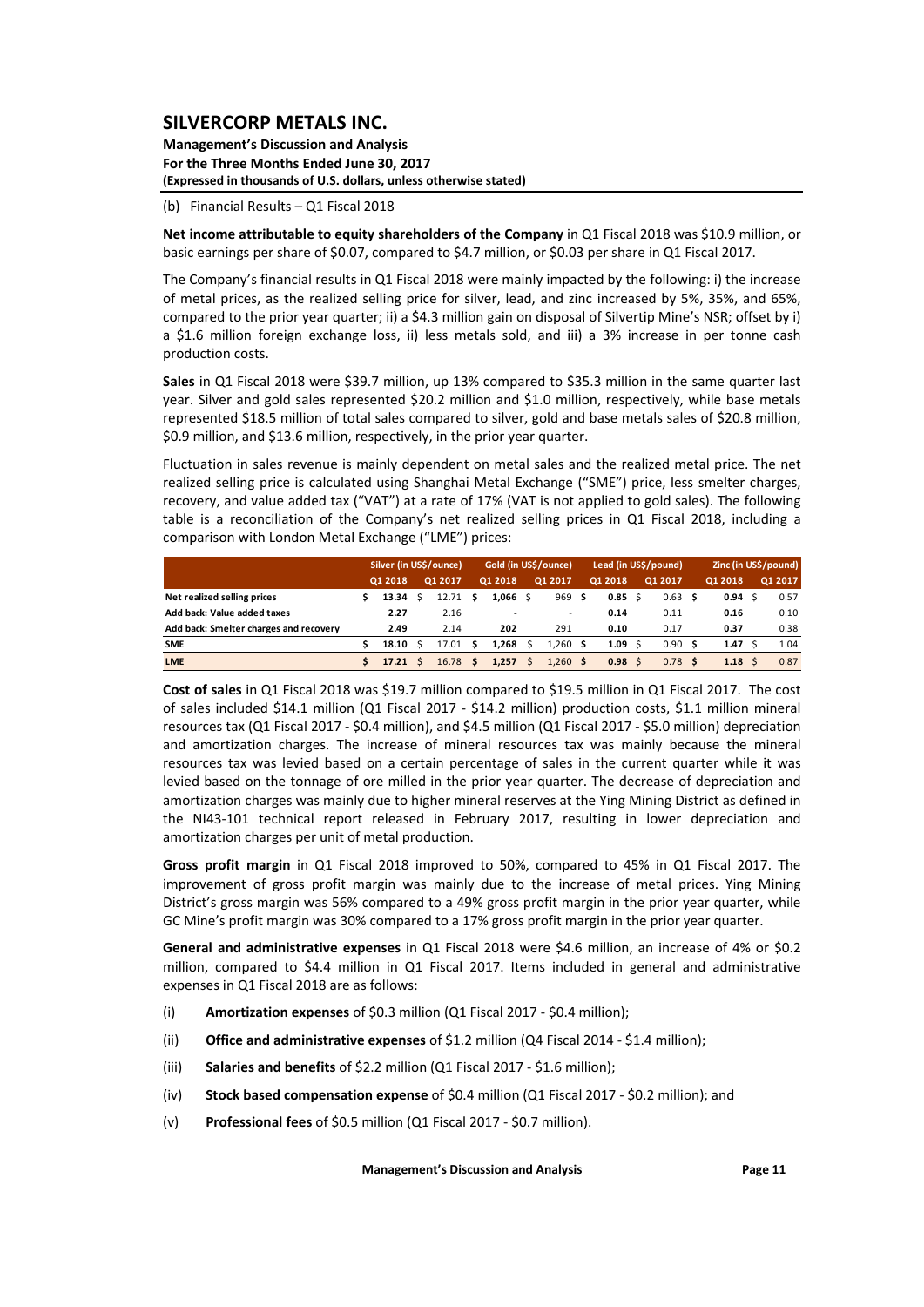#### **Management's Discussion and Analysis For the Three Months Ended June 30, 2017 (Expressed in thousands of U.S. dollars, unless otherwise stated)**

In Fiscal 2018, the Government of Henan Province, China, removed an employer's option to match the base of an employee paying the premium of the retirement pension insurance, medical insurance, work-related injury insurance, employment insurance, and childbirth insurance (correctly "Social Security Insurance") but solely based on the total the taxable salaries and wages paid to employees of an entity to calculate an employer's responsibilities for the premium of the Social Security Insurance. The Company expects such change would increase the total labour costs at the Ying Mining District by approximately 10%.

**Government fees and other taxes** in Q1 Fiscal 2018 were \$0.8 million (Q1 Fiscal 2017 ‐ \$1.7 million). Government fee includes environmental protection fee and mineral resources compensation fee. Other taxes were composed of surtax on value‐added tax, land usage levy, stamp duty and other miscellaneous levies, duties and taxes imposed by the state and local Chinese.

**Foreign exchange loss** in Q1 Fiscal 2018 was \$1.6 million compared to \$0.1 million in Q1 Fiscal 2017. The foreign exchange gain or loss is mainly driven by the fluctuation of the RMB and US dollar against the functional currency of the entities.

**Loss on disposal of plant and equipment** in Q1 Fiscal 2018 was \$0.2 million compared to \$0.3 million in the prior year quarter. The loss was related to the disposal of obsolete equipment.

**Gain on disposal of mineral rights and properties** in Q1 Fiscal 2018 was \$4.3 million compared to \$nil in the prior year quarter. On April 5, 2017, the Company entered into a royalty purchase and sale agreement (the "Agreement") with Maverix Metals Inc. ("Maverix"), a publicly traded (TSX‐V: MMX) Canadian precious metals royalty and streaming company, to sell its 2.5% net smelter return ("NSR") on the Silvertip Mine for consideration of up to 6,600,000 of Maverix's common shares payable as follows:

- 3,800,000 common shares of Maverix on closing of the transaction; and
- 2,800,000 common shares of Maverix when the Silvertip Mine achieves (i) commercial production, and (ii) a cumulative throughput of 400,000 tonnes of ore through the processing plant.

On April 19, 2017, the transaction was closed and the Company received a total of 3,800,000 Maverix common shares valued at \$4,319 (CAD\$5.8 million) and recognized a gain of \$4,319 on the disposal of the NSR.

**Share of loss in an associate** in Q1 Fiscal 2018 was \$0.2 million (Q1 Fiscal 2017 – gain of \$17), representing the Company's equity pickup in NUAG.

**Finance income** in Q1 Fiscal 2018 was \$0.6 million compared to \$0.4 million in Q1 Fiscal 2017. The Company invests in high yield short‐term investments as well as long term corporate bonds.

**Finance costs** in Q1 Fiscal 2018 was \$0.1 million compared to \$0.3 million in Q1 Fiscal 2017. The finance costs in the current period related to the unwinding of discount of environmental rehabilitation provision.

**Income tax expenses** in Q1 Fiscal 2018 were \$4.0 million compared to \$2.8 million in Q1 Fiscal 2017. The income tax expenses recorded in Q1 Fiscal 2018 included current income tax expenses of \$3.2 million (Q1 Fiscal 2017 – \$0.7 million) and deferred income taxes expenses of \$0.8 million (Q1 Fiscal 2017 – \$2.1 million).

#### **6. Liquidity and Capital Resources**

**Cash and cash equivalents and short‐term investments** as at June 30, 2017 were \$102.1 million, an increase of \$5.6 million or 6%, compared to \$96.5 million cash and cash equivalents and short‐term investment as at March 31, 2017.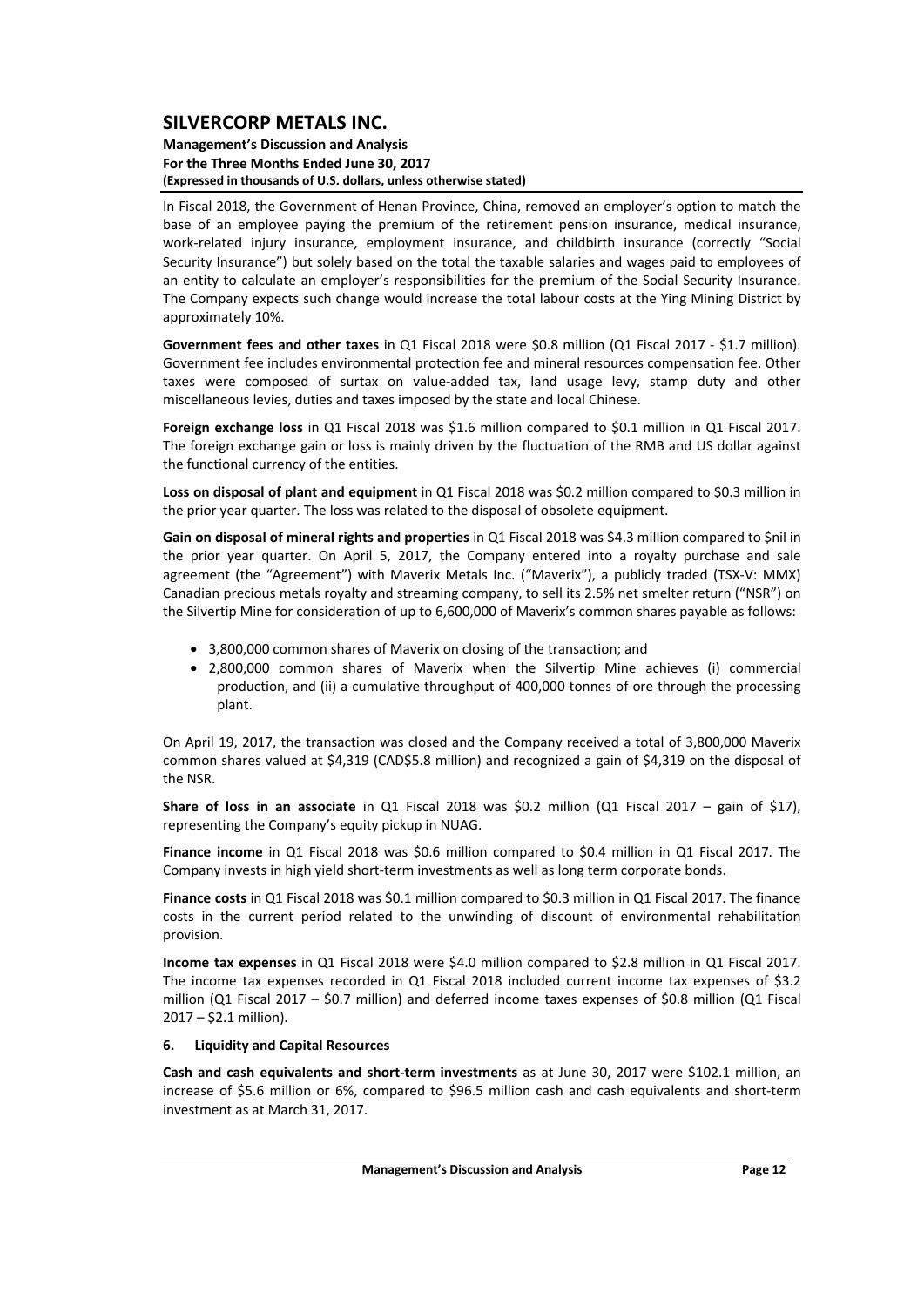**Management's Discussion and Analysis For the Three Months Ended June 30, 2017 (Expressed in thousands of U.S. dollars, unless otherwise stated)**

**Working capital** as at June 30, 2017 was \$80.7 million, an increase of \$10.0 million or 14%, compared to \$70.7 million working capital as at March 31, 2017.

**Cash flows provided by operating activities** in Q1 Fiscal 2018 were \$16.9 million, a decrease of \$3.2 million or 16%, compared to \$20.2 million in the prior year quarter. Before changes in non-cash operating working capital<sup>1</sup>, cash flows provided by operating activities in Q1 Fiscal 2018 were \$14.8 million, a decrease of \$0.7 million or 5%, compared to \$15.5 million in the prior year quarter. The decrease in cash flow provided by operating activities is mainly due to \$4.1 million income tax paid in the current quarter while net tax refunds of \$0.1 million were received in the prior year quarter.

**Cash flows used in investing activities** in Q1 Fiscal 2018 were \$10.8 million (Q1 Fiscal 2017 ‐ \$11.8 million), comprising mainly of payment of \$5.9 million for capital mineral exploration and development expenditures (Q1 Fiscal 2017 ‐ \$5.0 million), and \$1.2 million for acquisition of plant and equipment (Q1 Fiscal 2017 ‐ \$2.4 million), and \$3.7 million for net purchases of short‐term investments (Q1 Fiscal 2017 ‐ \$4.0 million).

**Cash flows used in financing activities** in Q1 Fiscal 2018 were \$6.6 million, comprising mainly of \$4.9 million distributions to non-controlling interest and \$1.7 million cash dividend to the equity shareholders of the Company. In Q1 Fiscal 2017, cash flow from financing activities were \$0.2 million arising from the issuance of common shares of the Company from stock options exercised.

**Contractual commitments and contingencies** not disclosed elsewhere in this Management's Discussion and Analysis are as follows:

|                  | Total | Less than 1 year | 1-5 vears | After 5 years |
|------------------|-------|------------------|-----------|---------------|
| Operating leases | 3.791 | 707              | 3.084     | -             |
| Commitments      | 6.418 | -                | -         | 418.،         |

As of June 30, 2017, the Company has two office rental agreements totaling \$3,791 for the next five years and commitments of \$6,418 related to the GC property. During the three months ended June 30, 2017, the Company incurred rental expenses of \$158 (three months ended June 30, 2016 ‐ \$152), which were included in office and administrative expenses on the consolidated statement of income.

Although the Company has taken steps to verify title to properties in which it has an interest, these procedures do not guarantee the Company's title. Property title may be subject to, among other things, unregistered prior agreements or transfers and may be affected by undetected defects.

Due to the size, complexity and nature of the Company's operations, the Company is subject to various claims, legal and tax matters arising in the ordinary course of business. Each of these matters is subject to various uncertainties and it is possible that some of these matters may be resolved unfavorably to the Company. The Company accrues for such items when a liability is both probable and the amount can be reasonably estimated.

In assessing loss contingencies related to legal proceedings that are pending against the Company or unasserted claims that may result in such proceedings, the Company and its legal counsel evaluate the perceived merits of any legal proceedings or unasserted claims as well as the perceived merits of the amount of relief sought or expected to be sought. Major legal proceedings against the Company are summarized as follows:

 On August 19, 2014, an action was commenced against the Company in the Supreme Court of British Columbia seeking an unspecified amount of damages for a claim of false imprisonment and defamation (the "Huang Action"). The Company believes that there is no merit to the allegations and intends to pursue a vigorous defence.

 *<sup>1</sup> Non‐IFRS measure*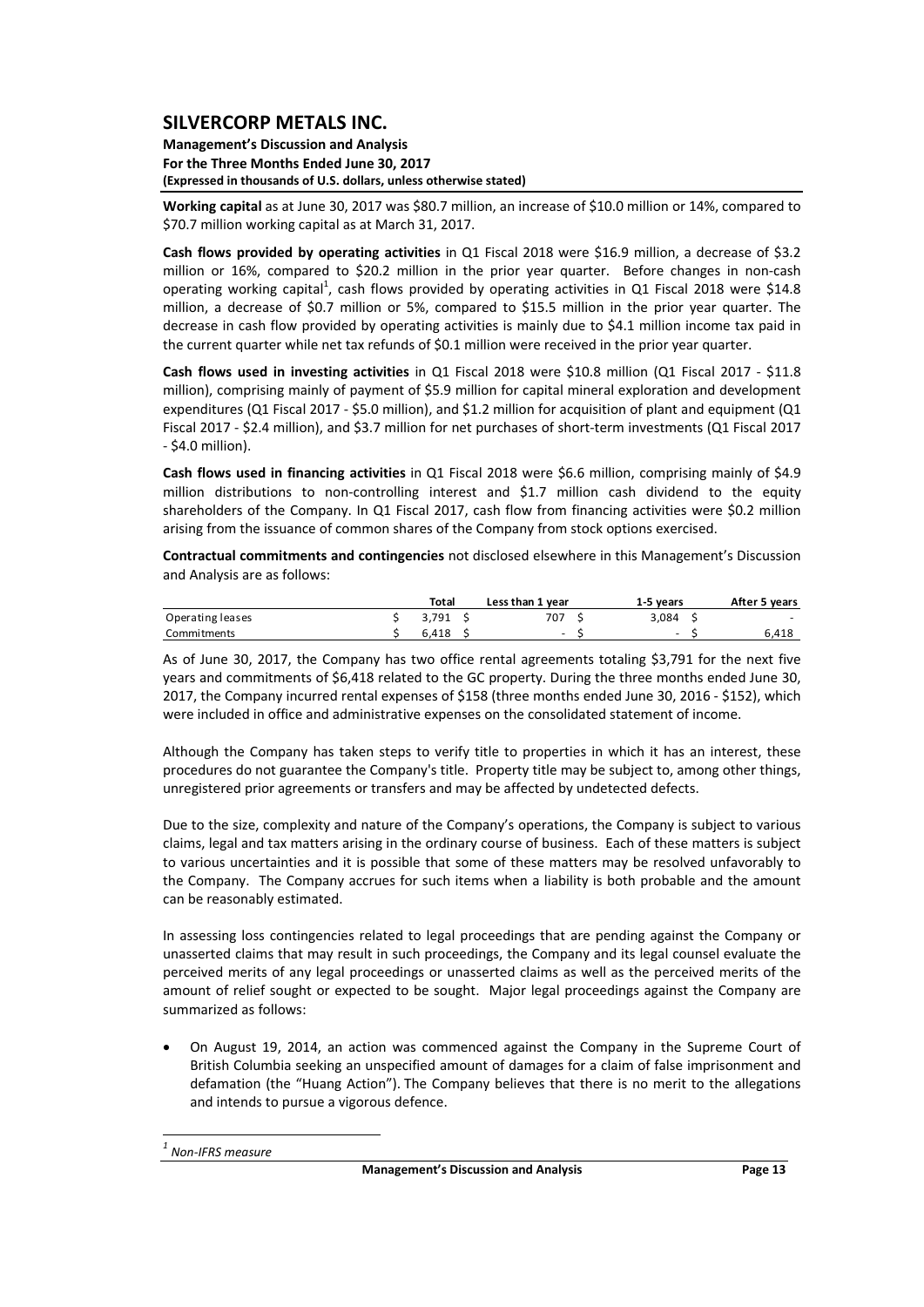**Management's Discussion and Analysis For the Three Months Ended June 30, 2017 (Expressed in thousands of U.S. dollars, unless otherwise stated)**

- During the year ended March 31, 2016, an action was initiated by Luoyang Mining Group Co., Ltd. ("Luoyang Mining") against Henan Found seeking payment of \$1.6 million (RMB10.0 million) plus interest related to the acquisition agreements Henan Found entered into in August 2012 to acquire the XHP Mine. The \$1.6 million has been included into the accounts payable and accrued liabilities on the consolidated statements of financial position of the Company. Henan Found did not make the final payment as certain commercial conditions were not fulfilled by Luoyang Mining. In April 2016, Henan Found filed a counter claim in Luoyang People's Court against Luoyang Mining to have the original acquisition agreements nullified and is seeking repayment of the amount paid to date of \$9.7 million (RMB62.8 million) plus compensation of direct loss of \$2.5 million (RMB16.5 million) arising from the XHP mine. A trial was heard in March 2017 but a court decision has not yet been made. The carrying value of XHP mine was impaired to \$nil in fiscal year 2015.
- During the year ended March 31, 2016, SX Gold, a 100% owned subsidiary of Henan Found, commenced a legal action against Luoyang HA Mining Co. Ltd. ("HA Mining") to seek payment of \$4.0 million (RMB26.0 million) plus interest related to a share transfer agreement that SX Gold entered into with HA Mining in September 2013. Pursuant to the agreement, SX Gold was to transfer all shares it held in Songxian Zhongxin Mining Co. Ltd. to HA Mining for \$11.8 million (RMB76.0 million). SX Gold fulfilled its responsibilities and the title of the shares was transferred to HA Mining, who paid \$7.8 million (RMB50.0 million). The remaining \$4.0 million (RMB26.0 million) was not paid. In April 2016, HA Mining filed a counter claim for \$2.2 million (RMB14.0 million). On June 17, 2016, the court issued an order in favor of SX Gold. The court order demands HA Mining to pay \$3.4 million (RMB22.75 million) to SX Gold. On July 1, 2016, HA Mining filed an appeal to the court order. This case is currently under appeal. A trial was heard in April 2017 but a court decision has not yet been made. The outstanding receivable amount of \$4.0 million (RMB26.0 million) was written off in prior years.

#### **Available sources of funding**

The Company does not have unlimited resources and its future capital requirements will depend on many factors, including, among others, cash flow from operations. To the extent that its existing resources and the funds generated by future income are insufficient to fund the Company's operations, the Company may need to raise additional funds through public or private debt or equity financing. If additional funds are raised through the issuance of equity securities, the percentage ownership of current shareholders will be reduced and such equity securities may have rights, preferences or privileges senior to those of the holders of the Company's common stock. No assurance can be given that additional financing will be available or that, if available, can be obtained on terms favourable to the Company and its shareholders. If adequate funds are not available, the Company may be required to delay, limit or eliminate some or all of its proposed operations. The Company believes it has sufficient capital to meet its cash needs for the next 12 months, including the costs of compliance with continuing reporting requirements.

#### **7. Financial Instruments and Related Risks**

The Company manages its exposure to financial risks, including liquidity risk, foreign exchange risk, interest rate risk, credit risk and equity price risk in accordance with its risk management framework. The Company's Board of Directors has overall responsibility for the establishment and oversight of the Company's risk management framework and reviews the Company's policies on an ongoing basis.

#### (a) *Fair value*

The Company classifies its fair value measurements within a fair value hierarchy, which reflects the significance of the inputs used in making the measurements as defined in IFRS 13, Fair Value Measurement ("IFRS 13").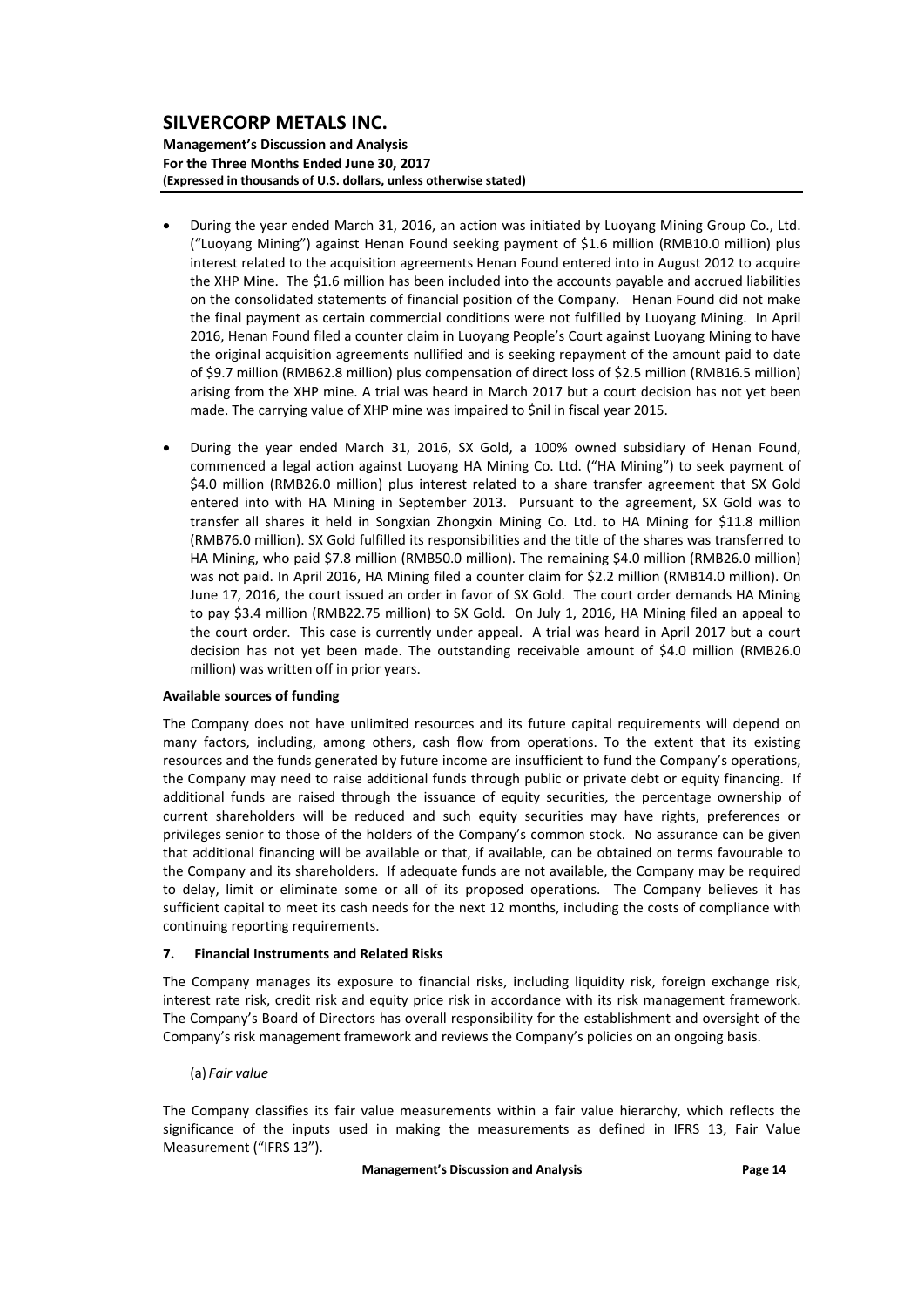#### **Management's Discussion and Analysis For the Three Months Ended June 30, 2017 (Expressed in thousands of U.S. dollars, unless otherwise stated)**

Level 1 – Unadjusted quoted prices at the measurement date for identical assets or liabilities in active markets.

Level 2 – Observable inputs other than quoted prices included in Level 1, such as quoted prices for similar assets and liabilities in active markets; quoted prices for identical or similar assets and liabilities in markets that are not active; or other inputs that are observable or can be corroborated by observable market data.

Level 3 – Unobservable inputs which are supported by little or no market activity.

The following tables set forth the Company's financial assets and liabilities that are measured at fair value level on a recurring basis within the fair value hierarchy at June 30, 2017 and March 31, 2017 that are not otherwise disclosed. As required by IFRS 13, assets and liabilities are classified in their entirety based on the lowest level of input that is significant to the fair value measurement.

|                                          |    | Fair value as at June 30, 2017  |     |         |      |         |              |  |  |
|------------------------------------------|----|---------------------------------|-----|---------|------|---------|--------------|--|--|
| <b>Recurring measurements</b>            |    | Level 1                         |     | Level 2 |      | Level 3 | <b>Total</b> |  |  |
| <b>Financial assets</b>                  |    |                                 |     |         |      |         |              |  |  |
| Cash and cash equivalents                | \$ | 74,300                          | - S |         | - \$ | - \$    | 74,300       |  |  |
| Investments in publicly traded companies |    | 5,520                           |     | -       |      |         | 5,520        |  |  |
|                                          |    | Fair value as at March 31, 2017 |     |         |      |         |              |  |  |
| <b>Recurring measurements</b>            |    | Level 1                         |     | Level 2 |      | Level 3 | Total        |  |  |
| <b>Financial assets</b>                  |    |                                 |     |         |      |         |              |  |  |
| Cash and cash equivalents                |    | 73,003 \$                       |     |         | $-5$ | $-5$    | 73,003       |  |  |
| Investments in publicly traded companies |    | 1,207                           |     |         |      |         | 1,207        |  |  |

Fair value of the other financial instruments excluded from the table above approximates their carrying amount as of June 30, 2017 and March 31, 2017, respectively, due to the short-term nature of these instruments.

There were no transfers into or out of level 3 during the three months ended June 30, 2017 and 2016.

## *(a) Liquidity risk*

Liquidity risk is the risk that the Company will not be able to meet its short term business requirements. The Company has in place a planning and budgeting process to help determine the funds required to support the Company's normal operating requirements on an ongoing basis and its expansion plans.

In the normal course of business, the Company enters into contracts that give rise to commitments for future minimum payments. The following summarizes the remaining contractual maturities of the Company's financial liabilities.

|                                          |               |        | . 2017<br>March 31. |           |           |       |                 |
|------------------------------------------|---------------|--------|---------------------|-----------|-----------|-------|-----------------|
|                                          | Within a vear |        |                     | 2-3 vears | 4-5 vears | Total | Total           |
| Accounts payable and accrued liabilities |               | 26.383 |                     | ۰         | -         |       | <b>JU,J</b> / " |

#### *(b) Foreign exchange risk*

The Company reports its financial statements in US dollars. The functional currency of the head office, Canadian subsidiaries and all intermediate holding companies is CAD and the functional currency of all Chinese subsidiaries is RMB. The Company is exposed to foreign exchange risk when the Company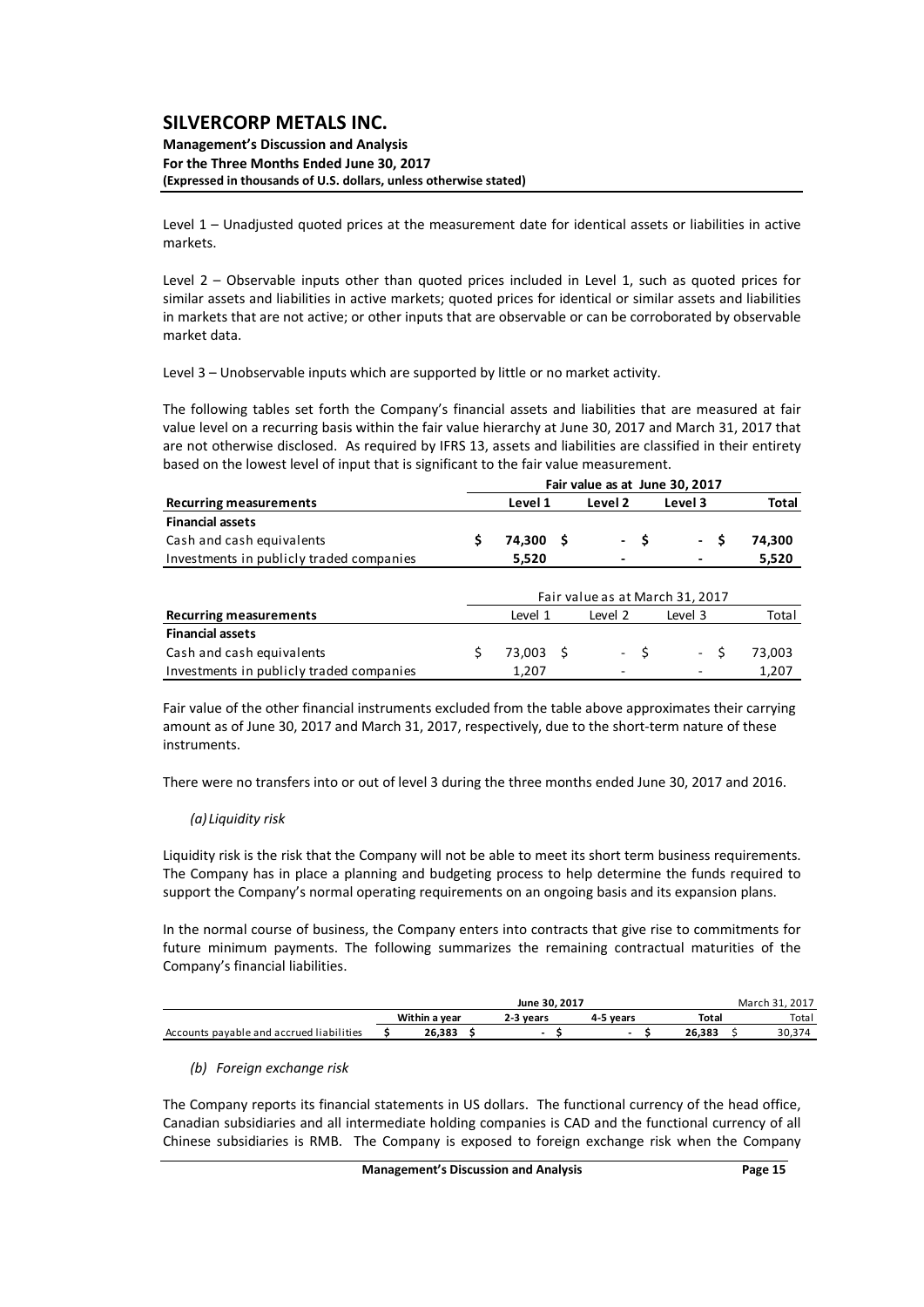#### **Management's Discussion and Analysis For the Three Months Ended June 30, 2017 (Expressed in thousands of U.S. dollars, unless otherwise stated)**

undertakes transactions and holds assets and liabilities in currencies other than its functional currencies.

The Company currently does not engage in foreign exchange currency hedging. The Company's exposure to currency risk affect net income is summarized as follow:

|                                              | June 30, 2017 | March 31, 2017 |
|----------------------------------------------|---------------|----------------|
| Financial assets denominated in U.S. Dollars | 48.279        | 29,093         |
| Financial assets denominated in Chinese RMB  |               | 7,115          |

As at June 30, 2017, with other variables unchanged, a 10% strengthening (weakening) of the CAD against the USD would have decreased (increased) net income by approximately \$4.8 million.

#### *(c) Interest rate risk*

The Company is exposed to interest rate risk on its cash equivalents and short-term investments. As at June 30, 2017, all of its interest‐bearing cash equivalents and short‐term investments earn interest at market rates that are fixed to maturity or at variable interest rate with terms of less than one year. The Company monitors its exposure to changes in interest rates on cash equivalents and short‐term investments. Due to the short term nature of the financial instruments, fluctuations in interest rates would not have a significant impact on the Company's after-tax net income.

#### *(d) Credit risk*

Credit risk is the risk that one party to a financial instrument will fail to discharge an obligation and cause the other party to incur a financial loss. The Company is exposed to credit risk primarily associated to accounts receivable, due from related parties, cash and cash equivalents and short‐term investments. The carrying amount of assets included on the balance sheet represents the maximum credit exposure.

The Company undertakes credit evaluations on counterparties as necessary, requests deposits from customers prior to delivery, and has monitoring processes intended to mitigate credit risks. The Company has trade receivables from time to time from its major customers primarily in China engaged in the mining and milling of base and polymetallic metals. The historical level of customer default is zero and aging of trade receivables are no more than 180 days, and, as a result, the credit risk associated with trade receivables from customers as at June 30, 2017 is considered to be immaterial. There were no amounts in receivables which were past due at June 30, 2017 (at March 31, 2017 ‐ \$nil) for which no provision is recognized.

#### *(e) Equity price risk*

The Company holds certain marketable securities that will fluctuate in value as a result of trading on Canadian financial markets. As the Company's marketable securities holding are mainly in mining companies, the value will also fluctuate based on commodity prices. Based upon the Company's portfolio at June 30, 2017, a 10% increase (decrease) in the market price of the securities held, ignoring any foreign currency effects would have resulted in an increase (decrease) to comprehensive income of approximately \$0.55 million.

#### **8. Off‐Balance Sheet Arrangements**

The Company does not have any off‐balance sheet arrangements.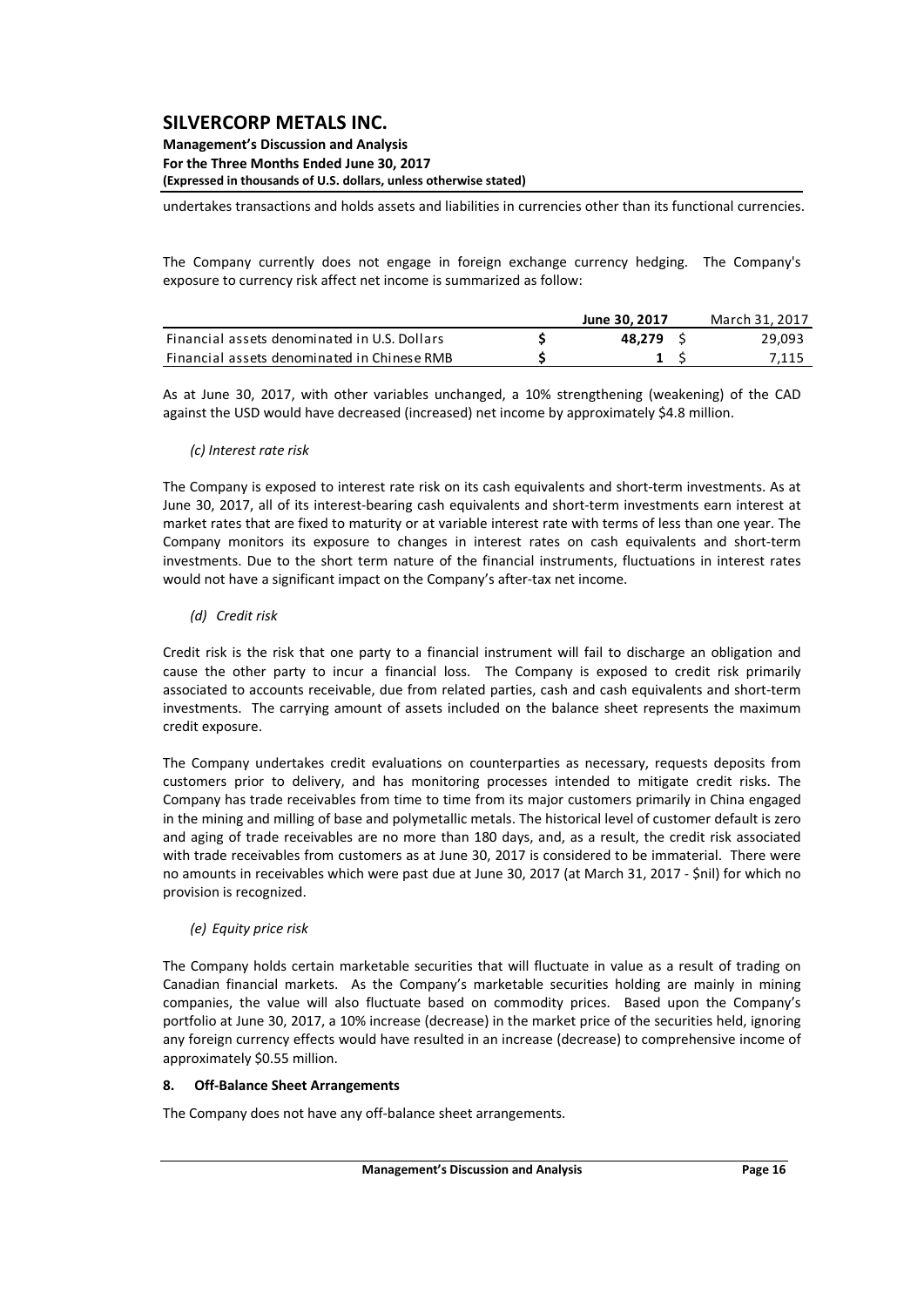**Management's Discussion and Analysis For the Three Months Ended June 30, 2017 (Expressed in thousands of U.S. dollars, unless otherwise stated)**

#### **9. Transactions with Related Parties**

Related party transactions not disclosed elsewhere in this Management's Discussion and Analysis are as follows:

| Due from related parties | June 30. 2017 March 31, 2017 |   |
|--------------------------|------------------------------|---|
| <b>NUAG</b>              |                              | a |

According to a services and administrative costs reallocation agreement between the Company and NUAG, the Company recovers costs for services rendered to NUAG and expenses incurred on behalf of NUAG. During the three months ended June 30, 2017, the Company recovered \$110 (three months ended June 30, 2016 ‐ \$38) from NUAG for services rendered and expenses incurred on behalf of NUAG. The costs recovered from NUAG were recorded as a direct reduction of general and administrative expenses on the consolidated statements of income.

Transactions with related parties are made on terms agreed upon by the two parties. The balances with related parties are unsecured, non-interest bearing, and due on demand.

#### **10. Alternative Performance (Non‐IFRS) Measures**

The following alternative performance measures are used by the Company to manage and evaluate operating performance of the Company's mines and are widely reported in the silver mining industry as benchmarks for performance, but do not have standardized meaning. Accordingly, it is intended to provide additional information and should not be considered in isolation or as a substitute for measures of performance prepared in accordance with IFRS. To facilitate a better understanding of these measures, the following tables provides the reconciliation of these measures to the financial statements for the three months ended June 30, 2017 and 2016:

(a) Cash and Total Costs per Ounce

Cash and total costs per ounce of silver are used by the Company to manage and evaluate operating performance at each of the Company's operating mining units, and are widely reported in the mining industry as benchmarks for performance. The Company believes these measures provide investors and analysts with useful information about the Company's underlying cash costs of operations and the impact of by‐product credits on the Company's cost structure, operating profitability and ability to generate cash flows. Cash and total costs on a by-product basis are calculated by deducting revenue from the sales of by‐product metals from the Company's cash and total cost of sales.

The following table provides a reconciliation of cash and total cost per ounce of silver, net of by‐product credits.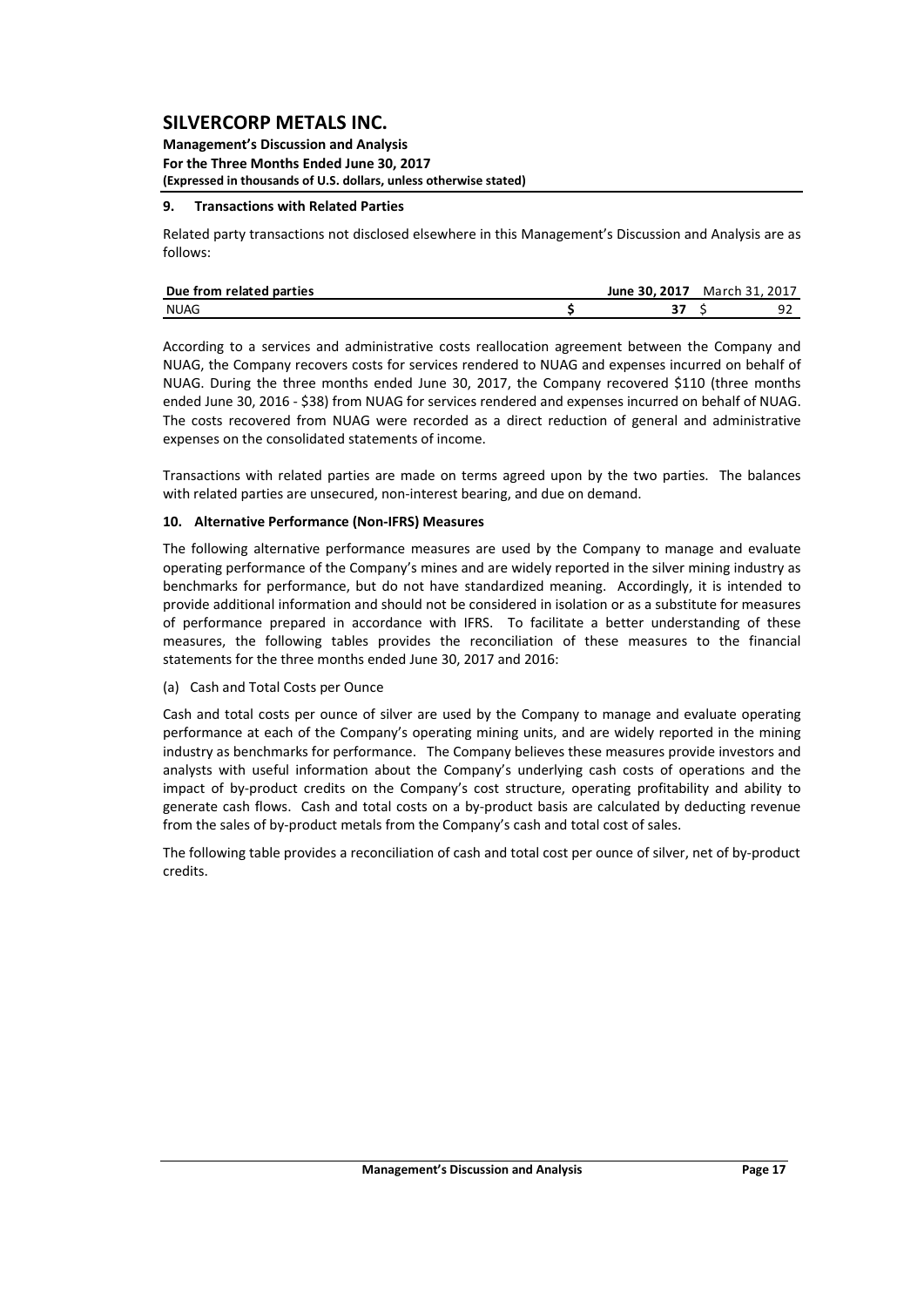## **Management's Discussion and Analysis**

#### **For the Three Months Ended June 30, 2017**

**(Expressed in thousands of U.S. dollars, unless otherwise stated)**

| Three months ended June 30, 2017                                      |           |    |                    |              |              |
|-----------------------------------------------------------------------|-----------|----|--------------------|--------------|--------------|
|                                                                       |           |    | <b>Ying Mining</b> |              |              |
|                                                                       |           |    | <b>District</b>    | <b>GC</b>    | <b>Total</b> |
| Cost of sales                                                         |           | \$ | $14,123$ \$        | $5,569$ \$   | 19,692       |
| Mineral resource tax                                                  |           |    | (873)              | (238)        | (1, 111)     |
| Total production costs expensed into cost of salses                   | Α         |    | 13,250             | 5,331        | 18,581       |
| Amortization and depletion                                            |           |    | (3,628)            | (844)        | (4, 472)     |
| Total cash production cost expensed into cost of sales                | в         |    | 9,622              | 4,487        | 14,109       |
| <b>By-product sales</b>                                               |           |    |                    |              |              |
| Gold                                                                  |           |    | (959)              |              | (959)        |
| Lead                                                                  |           |    | (11,647)           | (1,801)      | (13, 448)    |
| Zinc                                                                  |           |    | (739)              | (3,942)      | (4,681)      |
| Other                                                                 |           |    | (208)              | (218)        | (426)        |
| Total by-product sales                                                | c         |    | (13,553)           | (5,961)      | (19,514)     |
| Silver ounces sold ('000s)                                            | D         |    | 1,324              | 189          | 1,513        |
| Total production costs per ounce of silver, net of by-product credits | $(A+C)/D$ | \$ | $(0.23)$ \$        | $(3.33)$ \$  | (0.62)       |
| Total cash costs per ounce of silver, net of by-product credits       | $(B+C)/D$ | \$ | $(2.97)$ \$        | $(7.80)$ \$  | (3.57)       |
| By-product credits per ounce of silver                                |           |    |                    |              |              |
| Gold                                                                  |           | \$ | $(0.72)$ \$        |              | \$<br>(0.63) |
| Lead                                                                  |           |    | (8.80)             | (9.53)       | (8.89)       |
| Zinc                                                                  |           |    | (0.56)             | (20.86)      | (3.09)       |
| Other                                                                 |           |    | (0.16)             | (1.15)       | (0.28)       |
| Total by-product credits per ounce of silver                          |           | Ś  | $(10.24)$ \$       | $(31.54)$ \$ | (12.89)      |

| Three months ended June 30, 2016                                      |           |                    |              |              |
|-----------------------------------------------------------------------|-----------|--------------------|--------------|--------------|
|                                                                       |           | <b>Ying Mining</b> |              |              |
|                                                                       |           | <b>District</b>    | GC           | <b>Total</b> |
| Cost of sales                                                         | Â         | \$<br>15,714 \$    | 3,813<br>S.  | 19,527       |
| Amortization and depletion                                            |           | (4, 236)           | (727)        | (4,963)      |
| Total cash production cost expensed into cost of sales                | в         | 11,478             | 3,086        | 14,564       |
| By-product sales                                                      |           |                    |              |              |
| Gold                                                                  |           | (872)              |              | (872)        |
| Lead                                                                  |           | (9, 381)           | (1, 112)     | (10, 493)    |
| Zinc                                                                  |           | (1,053)            | (1,906)      | (2,959)      |
| Other                                                                 |           |                    | (110)        | (110)        |
| Total by-product sales                                                | C         | (11, 306)          | (3, 128)     | (14, 434)    |
| Silver ounces sold ('000s)                                            | D         | 1,490              | 149          | 1,639        |
| Total production costs per ounce of silver, net of by-product credits | $(A+C)/D$ | \$<br>2.96<br>\$.  | 4.60<br>- Ś  | 3.11         |
| Total cash costs per ounce of silver, net of by-product credits       | $(B+C)/D$ | \$<br>0.12<br>Ŝ.   | $(0.28)$ \$  | 0.08         |
| By-product credits per ounce of silver                                |           |                    |              |              |
| Gold                                                                  |           | \$<br>$(0.59)$ \$  | \$           | (0.53)       |
| Lead                                                                  |           | (6.30)             | (7.46)       | (6.40)       |
| Zinc                                                                  |           | (0.71)             | (12.79)      | (1.81)       |
| Other                                                                 |           |                    | (0.74)       | (0.07)       |
| Total by-product credits per ounce of silver                          |           | \$<br>$(7.59)$ \$  | $(20.99)$ \$ | (8.81)       |

\*Mineral resources tax was levied based on the tonnage of ore milled and was included in cash production costs during the three months ended June 30, 2016.

#### (b) All‐in & All‐in Sustaining Costs per Ounce of Silver

All-in sustaining costs ("AISC") per ounce and all-in costs ("AIC") per ounce of silver are non-IFRS measures calculated based on guidance developed by the World Gold Council in an effort to provide a comparable standard within the precious metal industry. The measures do not have standardized meaning and should not be considered in isolation or as a substitute for measures of performance prepared in accordance to IFRS. These measures are used by the Company to manage and evaluate operating performance at each of the Company's mining units and consolidated group, and are widely reported in the silver mining industry as a benchmark for performance.

AISC is an extension of the "cash cost" metric and provides a comprehensive measure of the Company's operating performance and ability to generate cash flows. AISC is based on the Company's cash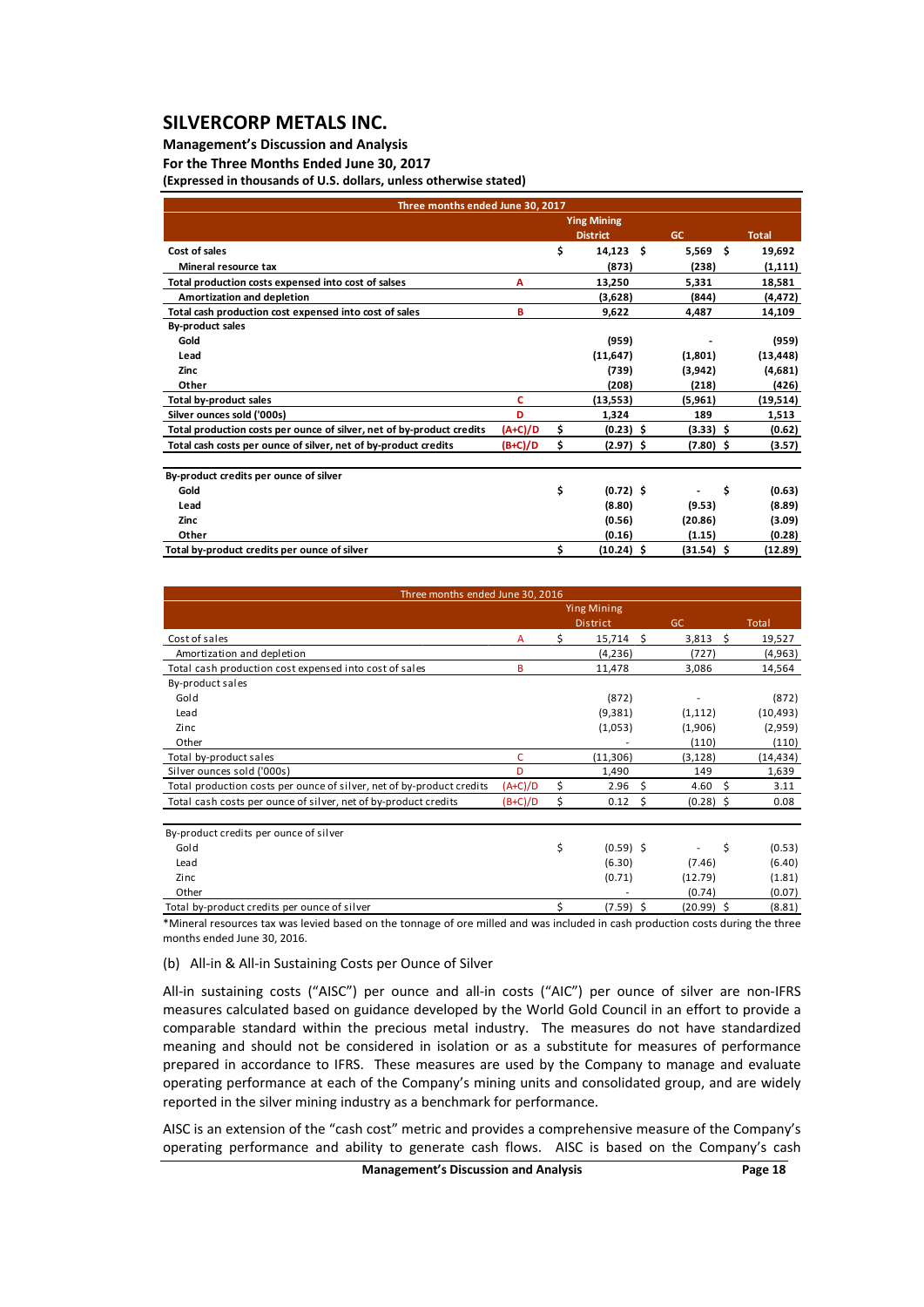#### **Management's Discussion and Analysis For the Three Months Ended June 30, 2017 (Expressed in thousands of U.S. dollars, unless otherwise stated)**

production costs, net of by-product sales, and further include corporate general and administrative expense, government fee and other taxes, reclamation cost accretion, and sustaining capital expenditures. The Company believes that this measure represents the total sustainable costs of producing silver from current operations.

AIC further extends the AISC metric by including non‐sustaining expenditures, mainly investment capital expenditures, which are deemed expansionary in nature that result in an increase in asset life, expanded mineral resources and reserves, or higher capacity and productivity.

The following tables provide a detailed reconciliation of these measures for the periods presented:

|                                                                |          |   | <b>Ying Mining</b> |   |                          |     |             |    | <b>Developing</b> |      |                |      |              |
|----------------------------------------------------------------|----------|---|--------------------|---|--------------------------|-----|-------------|----|-------------------|------|----------------|------|--------------|
| Three months ended June 30, 2017                               |          |   | <b>District</b>    |   | <b>BYP</b>               |     | GC          |    | <b>Projects</b>   |      | Corporate      |      | <b>Total</b> |
| Cost of sales (as reported)                                    |          | s | $14,123$ \$        |   | $\sim$                   | \$. | $5,569$ \$  |    | ۰.                | - \$ |                | - \$ | 19,692       |
| Depreciation, amortization and depletion                       |          |   | (3,628)            |   |                          |     | (844)       |    |                   |      |                |      | (4, 472)     |
| <b>By-products credits</b>                                     |          |   | (13,553)           |   | ٠                        |     | (5,961)     |    |                   |      | ٠              |      | (19,514)     |
| Total cash cost, net of by-product credits                     |          |   | (3,058)            |   |                          |     | (1,236)     |    | -                 |      |                |      | (4,294)      |
| <b>General &amp; administrative</b>                            |          |   | 1,332              |   | 163                      |     | 529         |    | 68                |      | 2,478          |      | 4,570        |
| Amorization included in general & adminnistrative              |          |   | (97)               |   | (83)                     |     | (52)        |    |                   |      | (48)           |      | (280)        |
| Government fees and other taxes                                |          |   | 695                |   |                          |     | 132         |    |                   |      | 14             |      | 841          |
| <b>Reclamation accretion</b>                                   |          |   | 89                 |   | 8                        |     | 7           |    | 1                 |      |                |      | 105          |
| <b>Sustaining capital</b>                                      |          |   | 5,890              |   | 37                       |     | 151         |    |                   |      | 92             |      | 6,170        |
| All-in sustaining costs, net of by-product credits             | A        | s | 4,851              |   | 125                      |     | (469) \$    |    | 69                |      | 2,536          |      | 7,112        |
| Non-sustaining expenditures                                    |          |   | 386                |   |                          |     | 566         |    |                   |      |                |      | 952          |
| All-in costs, net of by-product credits                        | в        | s | $5,237$ \$         |   | 125 <sub>5</sub>         |     | 97          | S  | 69                | s    | 2,536          | -S   | 8,064        |
| <b>Ounces of silver sold</b>                                   | с        |   | 1,324              |   |                          |     | 189         |    |                   |      |                |      | 1,513        |
| All-in sustaining costs per ounce of silver, net of by-product |          |   |                    |   |                          |     |             |    |                   |      |                |      |              |
| credits                                                        | $A/C$ \$ |   | 3.66               | S | $\overline{\phantom{a}}$ | Ś.  | $(2.48)$ \$ |    | ۰.                | Ŝ    | $\overline{a}$ | S    | 4.70         |
| All-in costs per ounce of silver, net of by-product credits    | $B/C$ \$ |   | 3.96               | s | $\sim$                   |     | 0.51        | -S | ۰.                |      | $\sim$         | .s   | 5.33         |

|                                                                |          |    | <b>Ying Mining</b> |    |                          |    |          |    | <b>Developing</b>        |   |                          |   |              |
|----------------------------------------------------------------|----------|----|--------------------|----|--------------------------|----|----------|----|--------------------------|---|--------------------------|---|--------------|
| Three months ended June 30, 2016                               |          |    | <b>District</b>    |    | <b>BYP</b>               |    | GC       |    | <b>Projects</b>          |   | Corporate                |   | <b>Total</b> |
| Cost of sales (as reported)                                    |          |    | $15,714$ \$        |    | $\overline{\phantom{a}}$ | S  | 3,813    | -S | $\overline{\phantom{a}}$ | Ś | $\sim$                   | Ś | 19,527       |
| Depreciation, amortization and depletion                       |          |    | (4,236)            |    |                          |    | (727)    |    |                          |   | $\sim$                   | ς | (4, 963)     |
| By-products credits                                            |          |    | (11, 306)          |    |                          |    | (3, 128) |    |                          |   | $\sim$                   | S | (14,434)     |
| Total cash cost, net of by-product credits                     |          |    | 172                |    |                          |    | (42)     |    |                          |   |                          |   | 130          |
| General & administrative                                       |          |    | 1,569              |    | 249                      |    | 482      |    | 51                       |   | 2,034                    |   | 4.385        |
| Amorization included in general & adminnistrative              |          |    | (147)              |    | (104)                    |    | (58)     |    |                          |   | (48)                     |   | (357)        |
| Government fees and other taxes                                |          |    | 1,567              |    |                          |    | 111      |    | $\mathbf{1}$             |   | 16                       |   | 1.695        |
| Reclamation accretion                                          |          |    | 88                 |    | 8                        |    | 7        |    | $\overline{2}$           |   |                          |   | 105          |
| Sustaining capital                                             |          |    | 5,396              |    | 5.                       |    | 209      |    |                          |   |                          |   | 5,610        |
| All-in sustaining costs, net of by-product credits             | A        |    | 8,645              |    | 158                      |    | 709      |    | 54                       |   | 2.002                    | ς | 11,568       |
| Non-sustaining expenditures                                    |          |    | 2.285              |    |                          |    | 51       |    |                          |   |                          |   | 2,336        |
| All-in costs, net of by-product credits                        | в        | Ś. | 10.930             | S  | 158                      | S, | 760      |    | 54                       |   | 2.002                    |   | 13,904       |
| Ounces of silver sold                                          |          |    | 1.490              |    |                          |    | 149      |    |                          |   |                          |   | 1,639        |
| All-in sustaining costs per ounce of silver, net of by-product |          |    |                    |    |                          |    |          |    |                          |   |                          |   |              |
| credits                                                        | $A/C$ \$ |    | 5.80               | -S | $\overline{\phantom{0}}$ | S  | 4.76     |    |                          |   | $\overline{\phantom{a}}$ |   | 7.06         |
| All-in costs per ounce of silver, net of by-product credits    | B/C      | -S | 7.34               |    |                          |    | 5.10     |    |                          |   |                          |   | 8.48         |

(c) Average Production Costs

The Company assesses average production costs as the total production costs on a co-product basis. This is calculated by allocating the Company's total cost of sales to each co-product based on the ratio of actual sales volumes multiplied by realized sales prices. The following table provides a reconciliation of average production costs for the periods presented: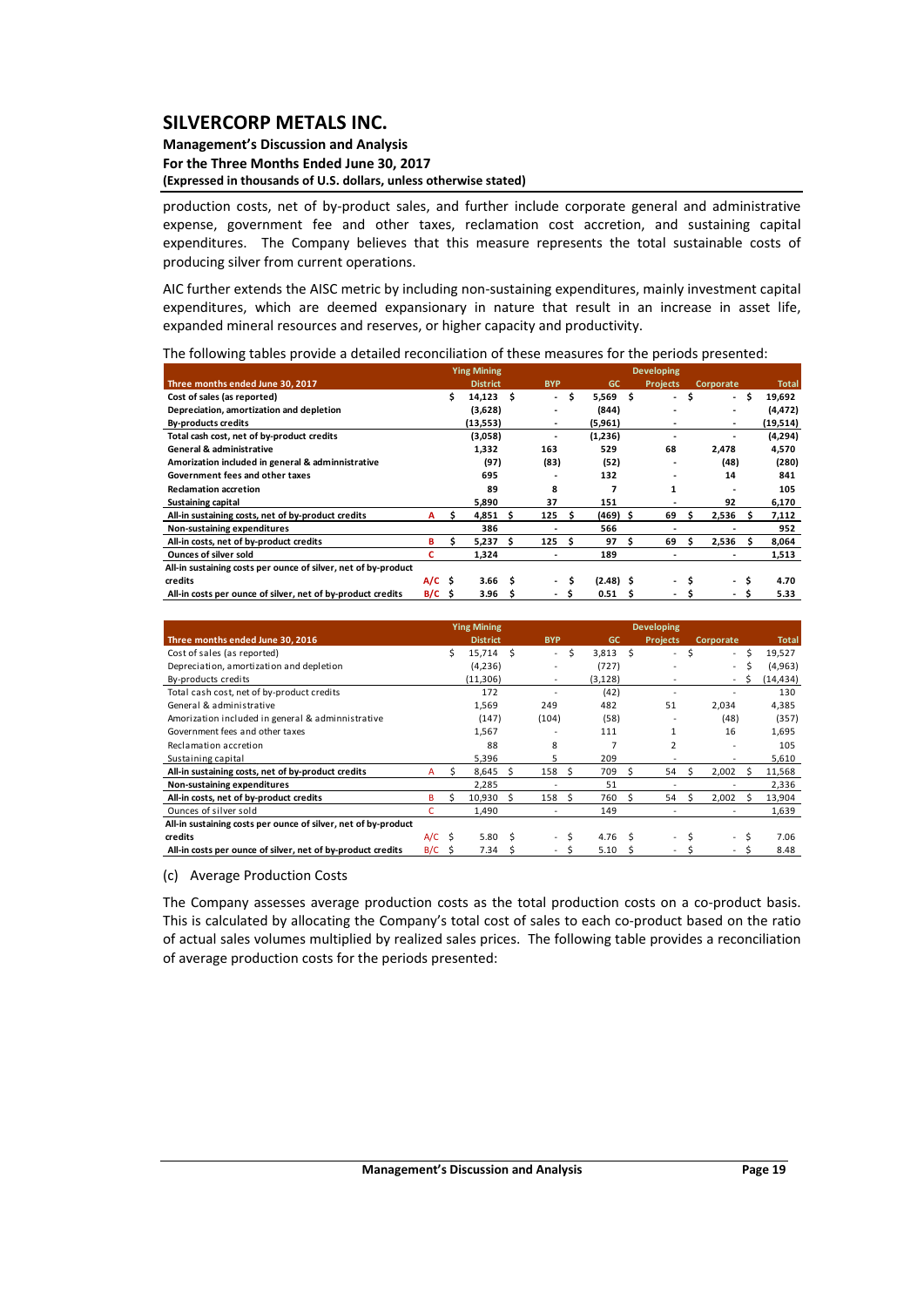## **Management's Discussion and Analysis**

## **For the Three Months Ended June 30, 2017**

**(Expressed in thousands of U.S. dollars, unless otherwise stated)**

| Three months ended June 30, 2017           |            |    |                    |      |                |    |                     |
|--------------------------------------------|------------|----|--------------------|------|----------------|----|---------------------|
|                                            |            |    | <b>Ying Mining</b> |      |                |    |                     |
|                                            |            |    | <b>District</b>    |      | GC             |    | <b>Consolidated</b> |
| Cost of sales                              |            | \$ | 14,123             | - \$ | 5,569          | Ś. | 19,692              |
| Mineral resource tax                       |            |    | (873)              |      | (238)          |    | (1, 111)            |
| Production costs expensed in cost of sales | Α          |    | 13,250             |      | 5,331          |    | 18,581              |
| Metals revenue (in thousands of US\$)      |            |    |                    |      |                |    |                     |
| <b>Silver</b>                              | в          |    | 18,204             |      | 1,979          |    | 20,183              |
| Gold                                       | c          |    | 959                |      |                |    | 959                 |
| Lead                                       | D          |    | 11,647             |      | 1,801          |    | 13,448              |
| <b>Zinc</b>                                | Ε          |    | 739                |      | 3,942          |    | 4,681               |
| Other                                      | F          |    | 208                |      | 218            |    | 426                 |
|                                            | G          |    | 31,757             |      | 7,940          |    | 39,697              |
| <b>Metals sold</b>                         |            |    |                    |      |                |    |                     |
| Silver (in thousands of ounces)            | н          |    | 1,324              |      | 189            |    | 1,513               |
| Gold (in thousands of ounces)              |            |    | 0.9                |      |                |    | 0.9                 |
| Lead (in thousands of pounds)              |            |    | 13,765             |      | 2,147          |    | 15,912              |
| Zinc (in thousands of pounds)              | К          |    | 755                |      | 4,244          |    | 4,999               |
| Other (in thousands of pounds)             |            |    | 254                |      | 7,902          |    | 8,156               |
| Average production costs (\$/unit)         |            |    |                    |      |                |    |                     |
| <b>Silver</b>                              | $B/G^*A/H$ | \$ | 5.74               | Ŝ.   | $7.03 \quad $$ |    | 6.24                |
| Gold                                       | $C/G^*A/I$ | \$ | 445                | Ś    |                | \$ | 499                 |
| Lead                                       | $D/G^*A/J$ | \$ | 0.35               | Ś    | 0.56           | Ŝ  | 0.40                |
| Zinc                                       | $E/G^*A/K$ | \$ | 0.41               | Ś    | 0.62           | Ŝ  | 0.44                |
| Other                                      | $F/G^*A/L$ | \$ | 0.34               | Ŝ    | 0.02           | S  | 0.02                |

|                                            | Three months ended June 30, 2016 |                    |    |       |                     |
|--------------------------------------------|----------------------------------|--------------------|----|-------|---------------------|
|                                            |                                  | <b>Ying Mining</b> |    |       |                     |
|                                            |                                  | <b>District</b>    |    | GC    | <b>Consolidated</b> |
| Cost of sales                              |                                  | \$<br>15,714       | Ŝ. | 3,813 | \$<br>19,527        |
| Mineral resource tax                       |                                  |                    |    |       |                     |
| Production costs expensed in cost of sales | A                                | 15,714             |    | 3,813 | 19,527              |
| Metals revenue (in thousands of US\$)      |                                  |                    |    |       |                     |
| Silver                                     | B                                | 19,366             |    | 1,471 | 20,837              |
| Gold                                       | C                                | 872                |    |       | 872                 |
| Lead                                       | D                                | 9,381              |    | 1,112 | 10,493              |
| Zinc                                       | Е                                | 1,053              |    | 1,906 | 2,959               |
| Other                                      | F                                |                    |    | 110   | 110                 |
|                                            | G                                | 30,672             |    | 4,599 | 35,271              |
| Metals sold                                |                                  |                    |    |       |                     |
| Silver (in thousands of ounces)            | н                                | 1,490              |    | 149   | 1,639               |
| Gold (in thousands of ounces)              |                                  | 0.9                |    |       | 0.9                 |
| Lead (in thousands of pounds)              |                                  | 14,861             |    | 1,860 | 16,721              |
| Zinc (in thousands of pounds)              | Κ                                | 1,820              |    | 3,407 | 5,227               |
| Other (in thousands of pounds)             |                                  |                    |    | 8,186 | 8,186               |
| Average production cost (\$/unit)          |                                  |                    |    |       |                     |
| Silver                                     | $B/G^*A/H$                       | \$<br>6.66         | Ŝ. | 8.19  | \$<br>7.04          |
| Gold                                       | $C/G^*A/I$                       | \$<br>496          | \$ |       | \$<br>536           |
| Lead                                       | $D/G^*A/J$                       | \$<br>0.32         | \$ | 0.50  | \$<br>0.35          |
| Zinc                                       | $E/G^*A/K$                       | \$<br>0.30         | \$ | 0.46  | \$<br>0.31          |
| Other                                      | $F/G^*A/L$                       |                    | \$ | 0.01  | \$<br>0.01          |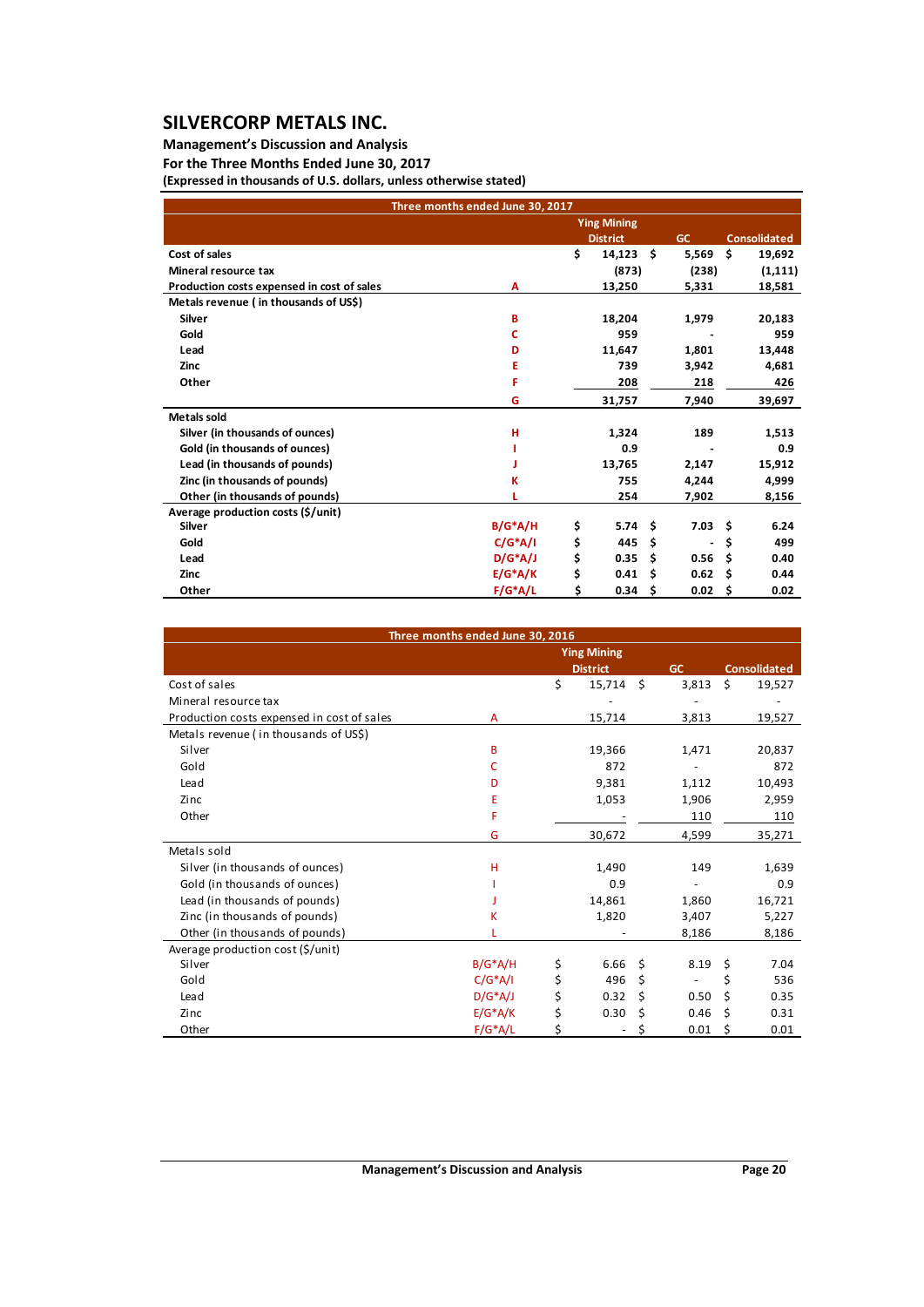#### **Management's Discussion and Analysis For the Three Months Ended June 30, 2017**

**(Expressed in thousands of U.S. dollars, unless otherwise stated)**

(d) Production Costs per Tonne

| Three months ended June 30, 2017                                      |                          |          | <b>Ying Mining</b>                    |          |                |          |                     |
|-----------------------------------------------------------------------|--------------------------|----------|---------------------------------------|----------|----------------|----------|---------------------|
|                                                                       |                          |          | <b>District</b>                       |          | <b>GC</b>      |          | <b>Consolidated</b> |
| Cost of sales                                                         |                          | \$       | $14,123$ \$                           |          | $5,569$ \$     |          | 19,692              |
| Less: mineral resource tax                                            |                          |          | (873)                                 |          | (238)          |          | (1, 111)            |
| Less: stockpile and concentrate inventory - Beginning                 |                          |          | (3,480)                               |          | (126)          |          | (3,606)             |
| Add: stockpile and concentrate inventory - Ending                     |                          |          | 4,943                                 |          | 91             |          | 5,034               |
| Adjustment for foreign exchange movement                              |                          |          | (121)                                 |          | (939)          |          | (1,060)             |
| <b>Total production costs</b>                                         |                          | \$       | 14,592                                | \$       | 4,357          | \$       | 18,949              |
| Non-cash mining costs                                                 | A                        |          | 3,512                                 |          | 505            |          | 4,017               |
| Non-cash milling costs                                                | B                        |          | 335                                   |          | 206            |          | 541                 |
| Total non-cash production costs                                       |                          | \$       | $3,847$ \$                            |          | 711            | - \$     | 4,558               |
| Cash mining costs                                                     | c                        |          | 8,787                                 |          | 2,543          |          | 11,330              |
| <b>Shipping costs</b>                                                 | D                        |          | 627                                   |          |                |          | 627                 |
| Cash milling costs                                                    | E                        |          | 1,331                                 |          | 1,103          |          | 2,434               |
| <b>Total cash production costs</b>                                    |                          | \$       | 10,745                                | \$       | 3,646          | Ŝ.       | 14,391              |
| Ore mined ('000s)                                                     | F                        |          | 160.408                               |          | 64.865         |          | 225.273             |
| Ore shipped ('000s)                                                   | G                        |          | 153.819                               |          | 64.865         |          | 218.684             |
| Ore milled ('000s)                                                    | н                        |          | 164.959                               |          | 65.944         |          | 230.903             |
| Per tonne production costs                                            |                          |          |                                       |          |                |          |                     |
| Non-cash mining costs (\$/tonne)                                      | $I = A/F$                |          | 21.89                                 |          | 7.79           |          | 17.83               |
| Non-cash milling costs (\$/tonne)                                     | J=B/H                    |          | 2.03                                  |          | 3.12           |          | 2.34                |
| Non-cash production costs (\$/tonne)                                  | $K=H$                    | \$       | 23.92                                 | \$       | 10.91          | \$       | 20.17               |
| Cash mining costs (\$/tonne)                                          | $L = C/F$                |          | 54.78                                 |          | 39.20          |          | 50.29               |
| Shipping costs (\$/tonne)                                             | $M=D/G$                  |          | 4.08                                  |          |                |          | 2.87                |
| Cash milling costs (\$/tonne)                                         | $N = E/H$                |          | 8.07                                  |          | 16.73          |          | 10.54               |
| Cash production costs (\$/tonne)                                      | $0 = L + M + N$          | \$       | 66.93                                 | \$       | 55.93          | \$       | 63.70               |
| Total production costs (\$/tonne)                                     | $P = K + O$              | \$       | 90.85                                 | \$       | 66.84          | \$       | 83.87               |
|                                                                       |                          |          |                                       |          |                |          |                     |
|                                                                       |                          |          |                                       |          |                |          |                     |
| Three months ended June 30, 2016                                      |                          |          | <b>Ying Mining</b><br><b>District</b> |          | GC             |          | Consolidated        |
| Cost of sales                                                         |                          | \$       | $15,714$ \$                           |          | $3,813$ \$     |          | 19,527              |
| Less: mineral resource tax                                            |                          |          |                                       |          |                |          |                     |
| Less: stockpile and concentrate inventory - Beginning                 |                          |          | (4,886)                               |          | (135)          |          | (5,021)             |
| Add: stockpile and concentrate inventory - Ending                     |                          |          | 5,253                                 |          | 211            |          | 5,464               |
| Adjustment for foreign exchange movement                              |                          |          | 292                                   |          | 5              |          | 297                 |
| Total production costs                                                |                          | \$       | 16,373                                | -\$      | 3,894          | \$       | 20,267              |
| Non-cash mining costs                                                 | A                        |          | 4,564                                 |          | 541            |          | 5,105               |
| Non-cash milling costs                                                | B                        |          | 366                                   |          | 204            |          | 570                 |
| Total non-cash production costs                                       |                          | \$       | 4,930                                 | -\$      | 745            | \$       | 5,675               |
| Cash mining costs                                                     | C                        |          | 9,080                                 |          | 2,156          |          | 11,236              |
| Shipping costs                                                        | D                        |          | 674                                   |          | ÷,             |          | 674                 |
| Cash milling costs                                                    | E                        |          | 1,689                                 |          | 992            |          | 2,681               |
| Total cash production costs                                           |                          | \$       | 11,443                                | \$       | 3,148          | \$       | 14,591              |
| Ore mined ('000s)                                                     | F                        |          | 173.51                                |          | 64.35          |          | 237.86              |
| Ore shipped ('000s)                                                   | Ġ                        |          | 174.20                                |          | 64.35          |          | 238.55              |
| Ore milled ('000s)                                                    | н                        |          | 167.75                                |          | 63.59          |          | 231.33              |
| Per tonne production costs                                            |                          |          |                                       |          |                |          |                     |
| Non-cash mining costs (\$/tonne)                                      | $I = A/F$                |          | 26.30                                 |          | 8.41           |          | 21.46               |
| Non-cash milling costs (\$/tonne)                                     | $J=B/H$                  |          | 2.18                                  |          | 3.21           |          | 2.46                |
| Non-cash production costs (\$/tonne)                                  | $K=I+J$                  | \$       | 28.49                                 | \$       | 11.62          | \$       | 23.93               |
| Cash mining costs (\$/tonne)                                          | $L = C/F$                |          | 52.33                                 |          | 33.50          |          | 47.24               |
| Shipping costs (\$/tonne)                                             | $M=D/G$                  |          | 3.87                                  |          |                |          | 2.82                |
| Cash milling costs (\$/tonne)                                         | $N=E/H$                  |          | 10.07                                 |          | 15.60          |          | 11.59               |
| Cash production costs (\$/tonne)<br>Total production costs (\$/tonne) | $0=L+M+N$<br>$P = K + O$ | \$<br>\$ | 66.27<br>94.76                        | \$<br>\$ | 49.10<br>60.72 | \$<br>\$ | 61.65<br>85.58      |

## **11. Critical Accounting Policies and Estimates**

The preparation of financial statements in conformity with IFRS requires management to make estimates and assumptions that affect the amounts reported on the consolidated financial statements. These critical accounting estimates represent management estimates that are uncertain and any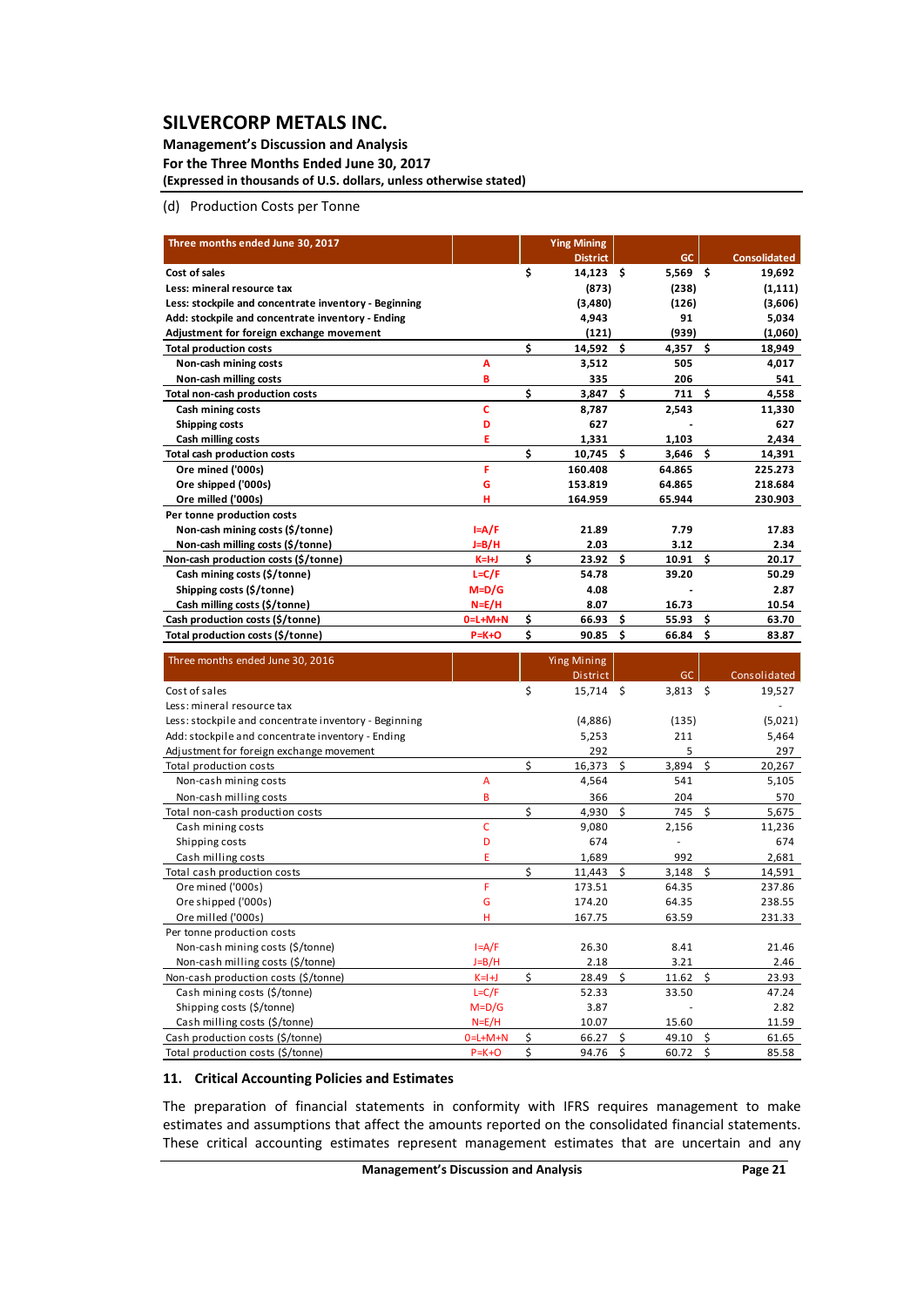#### **Management's Discussion and Analysis For the Three Months Ended June 30, 2017 (Expressed in thousands of U.S. dollars, unless otherwise stated)**

changes in these estimates could materially impact the Company's consolidated financial statements. Management continuously reviews its estimates and assumptions using the most current information available. The Company's critical accounting policies and estimates are described in Note 2 of the unaudited condensed consolidated financial statements as of and ended June 30, 2017, as well as the audited consolidated financial statements for the year ended March 31, 2017.

## (i) Ore reserve and mineral resource estimates

Ore reserves are estimates of the amount of ore that can be economically and legally extracted from the Company's mining properties. The Company estimates its ore reserves and mineral resources based on information compiled by appropriately qualified persons relating to the geological and technical data on the size, depth, shape and grade of the ore body and suitable production techniques and recovery rates. Such an analysis requires complex engineering and geological judgements to interpret the data. The estimation of recoverable reserves is based upon factors such as estimates of foreign exchange rates, commodity prices, future capital requirements, and production costs along with engineering and geological assumptions and judgements made in estimating the size and grade of the ore body.

The Company estimates ore reserves in accordance with National Instrument 43‐101, "Standards of Disclosure for Mineral Projects", issued by the Canadian Securities Administrators. There are numerous assumptions including:

- Future production estimates which include proved and probable reserves, resource estimates and committed expansions;
- Expected future commodity prices, based on current market price, forward prices and the Company's assessment of the long‐term average price; and
- Future cash costs of production, capital expenditure and rehabilitation obligations.

As the economic assumptions change and as additional geological information is produced during the operation of a mine, estimates of reserves may change. Such changes may impact the Company's reported financial position and results which include:

- The carrying value of mineral rights and properties and plant and equipment may be affected due to changes in estimated future cash flows;
- Depreciation and depletion charges in net income may change where such charges are determined using the units of production method, or where the useful life of the related assets change; and
- The recognition and carrying value of deferred income tax assets may change due to changes in the judgements regarding the existence of such assets and in estimates of the likely recovery of such assets.

#### (ii) Impairment of assets

Where an indicator of impairment exists, a formal estimate of the recoverable amount is made, which is determined as the higher of the fair value less costs to sell and value in use. These assessments require the use of estimates and assumptions such as long-term commodity prices (considering current and historical prices, price trends and related factors), discount rates, operating costs, future capital requirements, closure and rehabilitation costs, exploration potential, reserves and operating performance (which includes production and sales volumes). These estimates and assumptions are subject to risk and uncertainty. Therefore, there is a possibility that changes in circumstances will impact these projections, which may impact the recoverable amount of assets and/or CGUs. Fair value is determined as the amount that would be obtained from the sale of the asset in an arm's length transaction between knowledgeable and willing parties. Fair value for mineral assets is generally determined as the present value of estimated future cash flows arising from the continued use of the asset, which includes estimates such as the cost of future expansion plans and eventual disposal, using assumptions that an independent market participant may take into account. Cash flows are discounted to their present value using a discount rate that reflects current market assessments of the time value of money and the risks specific to the asset.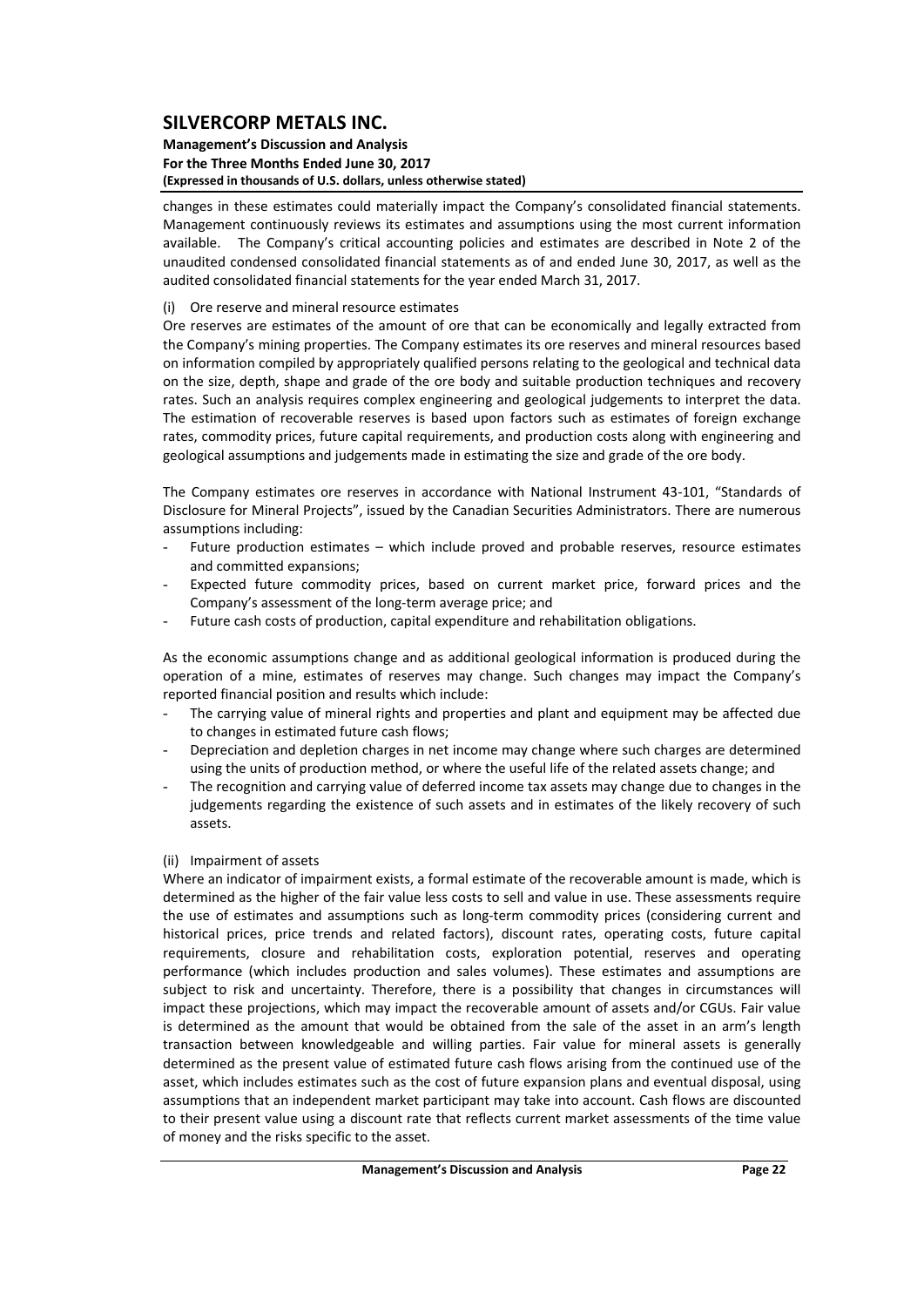**Management's Discussion and Analysis For the Three Months Ended June 30, 2017 (Expressed in thousands of U.S. dollars, unless otherwise stated)**

#### **12. New Accounting Standards**

**IFRS 15 –** *Revenue from contracts with customers,* the standard on revenue from contacts with customers was issued in September 2015 and may be effective for annual reporting periods beginning on or after January 1, 2018 for public entities with early adoption permitted. Entities have the option of using either a full retrospective or a modified retrospective approach to adopt the guidance. In April 2016, the IASB issued targeted amendments to IFRS 15 related to identifying performance obligations, principal vs agent consideration, licensing and transitional relief for modified contracts and completed contracts. The Company is assessing the impact of this standard and related amendment.

**IFRS 9 (2014) –** *Financial Instruments (amended 2014)***:** In July 2014, the IASB issued the final version of IFRS 9 – *Financial Instruments ("IFRS 9")*. The Company adopted IFRS 9 (2010) – Financial Instruments effective April 1, 2011. The Company is currently evaluating the impact this amended standard is expected to have on its consolidated financial statements.

**IFRS 16 ‐** *Leases* was issued by the IASB and will replace Leases ("IAS 17"). IFRS 16 requires most leases to be reported on a company's balance sheet as assets and liabilities. IFRS 16 is effective for annual periods beginning on or after January 1, 2019 with early application permitted for companies that also apply IFRS 15 - Revenue from Contracts with Customers. The Company is currently assessing the impact of this new standard.

**Amendments to IFRS 2 ‐**  *Share‐based payment***.** On June 20, 2016, the IASB issued amendments to IFRS 2, Share‐based Payment, regarding accounting for cash‐settled share‐based payment transactions that include a performance condition, classification of share‐based payment transactions with net settlement features and accounting for modifications of share-based payment transactions from cashsettled to equity‐settled. The amendments are effective for annual periods beginning on or after January 1, 2018 with early adoption permitted. The Company is assessing the impact of this amendment.

**IFRIC 22 ‐** *Foreign currency transactions and advance consideration.* On December 8, 2016, the IASB published IFRIC 22, Foreign Currency Transactions and Advance Consideration to clarify the exchange rate that should be used for transactions that include the receipt or payment of advance consideration in a foreign currency. IFRIC 22 is effective for annual periods beginning on or after January 1, 2018 with early adoption permitted. The Company is assessing the impact of this standard.

#### **13. Other MD&A Requirements**

Additional information relating to the Company:

- (a) may be found on SEDAR at www.sedar.com;
- (b) may be found at the Company's web‐site www.silvercorpmetals.com;
- (c) may be found in the Company's Annual Information Form; and,
- (d) is also provided in the Company's annual audited consolidated financial statements as of March 31, 2017.

#### **14. Outstanding Share Data**

As at the date of this MD&A, the following securities were outstanding:

(a) Share Capital

Authorized ‐ unlimited number of common shares without par value

Issued and outstanding – **167,892,023** common shares with a recorded value of **\$232.2 million**

Shares subject to escrow or pooling agreements ‐ \$nil.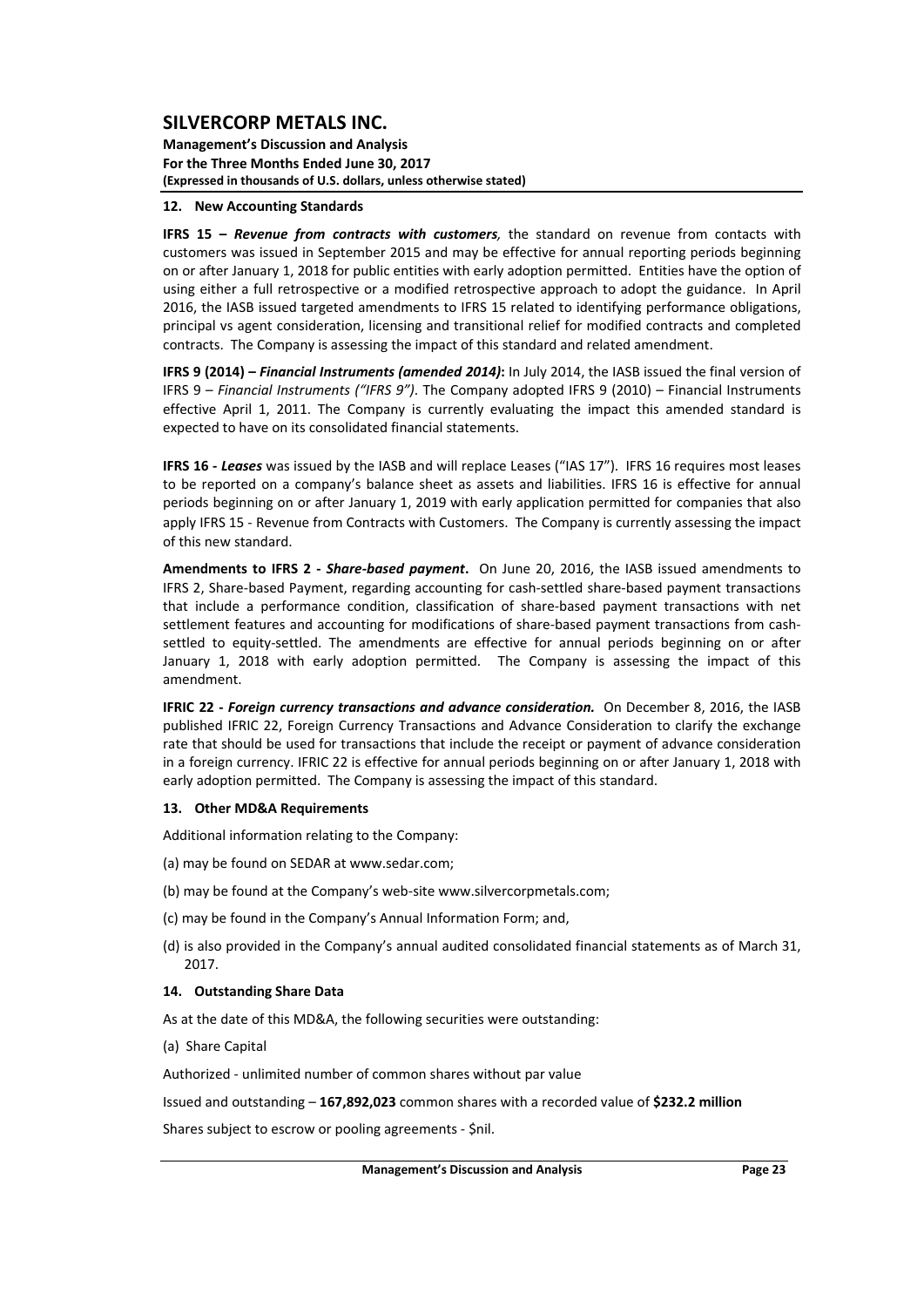**Management's Discussion and Analysis For the Three Months Ended June 30, 2017 (Expressed in thousands of U.S. dollars, unless otherwise stated)**

#### (b) Options

As at the date of this report, the outstanding options comprise the following:

| <b>Number of Options</b> | <b>Exercise Price (CADS)</b> | <b>Expiry Date</b> |
|--------------------------|------------------------------|--------------------|
| 30,000                   | 5.58                         | 2/24/2020          |
| 180,000                  | 5.35                         | 8/8/2017           |
| 184,000                  | 5.40                         | 12/3/2017          |
| 143,000                  | 4.34                         | 9/18/2019          |
| 167,562                  | 3.91                         | 3/7/2018           |
| 990,000                  | 3.63                         | 2/18/2020          |
| 168,375                  | 3.25                         | 6/2/2018           |
| 266,124                  | 3.41                         | 9/12/2018          |
| 132,937                  | 2.98                         | 1/21/2019          |
| 378,375                  | 1.75                         | 5/29/2019          |
| 247,865                  | 1.76                         | 10/14/2019         |
| 1,509,757                | 1.43                         | 6/2/2020           |
| 3,036,394                | 0.66                         | 12/30/2018         |
| 7,434,389                |                              |                    |

#### **15. Risks and Uncertainties**

The Company is exposed to many risks in conducting its business, including but not limit to: metal price risk as the Company derives its revenue from the sale of silver, lead, zinc, and gold; credit risk in the normal course of dealing with other companies and financial institutions; foreign exchange risk as the Company reports its financial statements in USD whereas the Company operates in jurisdictions that utilize other currencies; equity price risk and interest rate risk as the Company has investments in marketable securities that are traded in the open market or earn interest at market rates that are fixed to maturity or at variable interest rates; inherent risk of uncertainties in estimating mineral reserves and mineral resources; political risks; and environmental risk.

Management and the Board of Directors continuously assess risks that the Company is exposed to, and attempt to mitigate these risks where practical through a range of risk management strategies.

These and other risks are described in the Company's Annual Information Form and NI 43‐101 technical reports, which are available on SEDAR at www.sedar.com; Form 40‐F; Audited Consolidated Financial Statements; and Management's Discussion and Analysis for the year ended March 31, 2017. Readers are encouraged to refer to these documents for a more detailed description of some of the risks and uncertainties inherent to Silvercorp's business.

Metal Price Risk

The Company's sales prices for lead and zinc pounds are fixed against the Shanghai Metals Exchange as quoted at www.shmet.com; gold ounces are fixed against the Shanghai Gold Exchange as quoted at www.sge.com.cn and silver ounces are fixed against the Shanghai White Platinum & Silver Exchange as quoted at www.ex‐silver.com.

The Company's revenues, if any, are expected to be in large part derived from the mining and sale of silver, lead, zinc, and gold contained in metal concentrates. The prices of those commodities have fluctuated widely, particularly in recent years, and are affected by numerous factors beyond the Company's control including international and regional economic and political conditions; expectations of inflation; currency exchange fluctuations; interest rates; global or regional supply and demand for jewellery and industrial products containing silver and other metals; sale of silver and other metals by central banks and other holders, speculators and producers of silver and other metals; availability and costs of metal substitutes; and increased production due to new mine developments and improved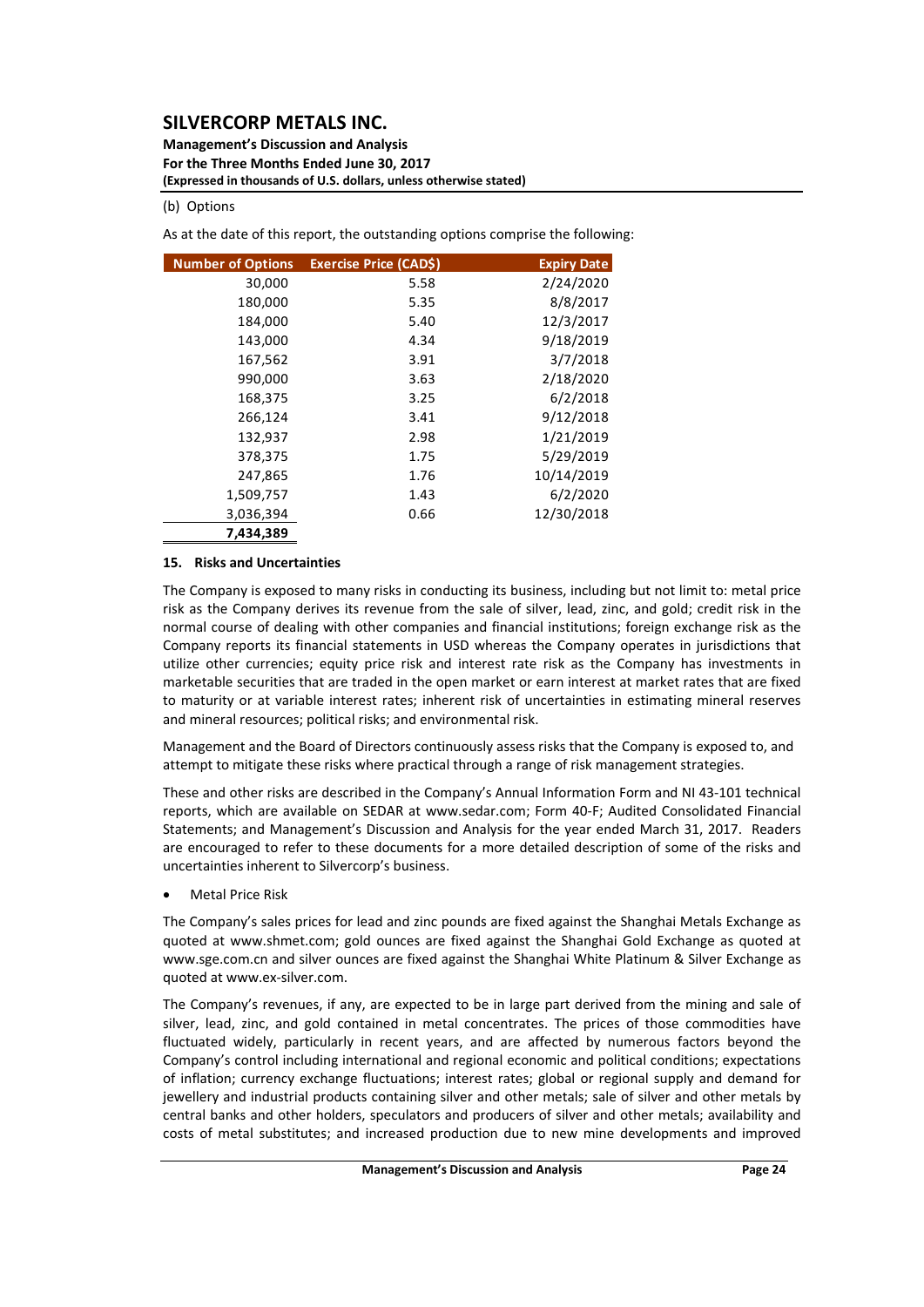#### **Management's Discussion and Analysis For the Three Months Ended June 30, 2017 (Expressed in thousands of U.S. dollars, unless otherwise stated)**

mining and production methods. The price of base and precious metals may have a significant influence on the market price of the Company's shares and the value of the project. The effect of these factors on the price of base and precious metals, and therefore the viability of the Company's exploration projects and mining operations, cannot be accurately predicted.

If silver and other metals prices were to decline significantly or for an extended period of time, the Company may be unable to continue operations, develop its projects, or fulfil obligations under agreements with the Company's joint venture partners or under its permits or licenses.

Permits and licenses

All mineral resources and mineral reserves of the Company's subsidiaries are owned by their respective governments, and mineral exploration and mining activities may only be conducted by entities that have obtained or renewed exploration or mining permits and licenses in accordance with the relevant mining laws and regulations. No guarantee can be given that the necessary exploration and mining permits and licenses will be issued to the Company or, if they are issued, that they will be renewed, or if renewed under reasonable operational and/or financial terms, or in a timely manner, or that the Company will be in a position to comply with all conditions that are imposed.

Nearly all mining projects require government approval. There can be no certainty that approvals necessary to develop and operate mines on the Company's properties will be granted or renewed in a timely and/or economical manner, or at all.

• Title to properties

With respect to the Company's Chinese properties, while the Company has investigated title to all of its mineral claims and to the best of its knowledge, title to all of its properties is in good standing, the properties may be subject to prior unregistered agreements or transfers and title may be affected by undetected defects. There may be valid challenges to the title of the Company's properties which, if successful, could impair development and/or operations. The Company cannot give any assurance that title to its properties will not be challenged. Title insurance is generally not available for mineral properties and the Company's ability to ensure that it has obtained secure claim to individual mineral properties or mining concessions may be severely constrained. The Company's mineral properties in China have not been surveyed, and the precise location and extent thereof may be in doubt.

Operations and political conditions

All the properties in which the Company has an interest are located in China, which has different regulatory and legal standards than those in North America. Even when the Company's mineral properties are proven to host economic reserves of metals, factors such as political instability, terrorism, opposition and harassment from local miners, or governmental expropriation or regulation may prevent or restrict mining of any such deposits or repatriation of profits.

All the Company's operations are located in China. These operations are subject to the risks normally associated with conducting business in China. Some of these risks are more prevalent in countries which are less developed or have emerging economies, including uncertain political and economic environments, as well as risks of war and civil disturbances or other risks which may limit or disrupt a project, restrict the movement of funds or result in the deprivation of contractual rights or the taking of property by nationalization or expropriation without fair compensation, risk of adverse changes in laws or policies, increases in foreign taxation or royalty obligations, license fees, permit fees, delays in obtaining or the inability to obtain necessary governmental permits, limitations on ownership and repatriation of earnings, and foreign exchange controls and currency devaluations.

In addition, the Company may face import and export regulations, including export restrictions, disadvantages of competing against companies from countries that are not subject to similar laws, restrictions on the ability to pay dividends offshore, and risk of loss due to disease and other potential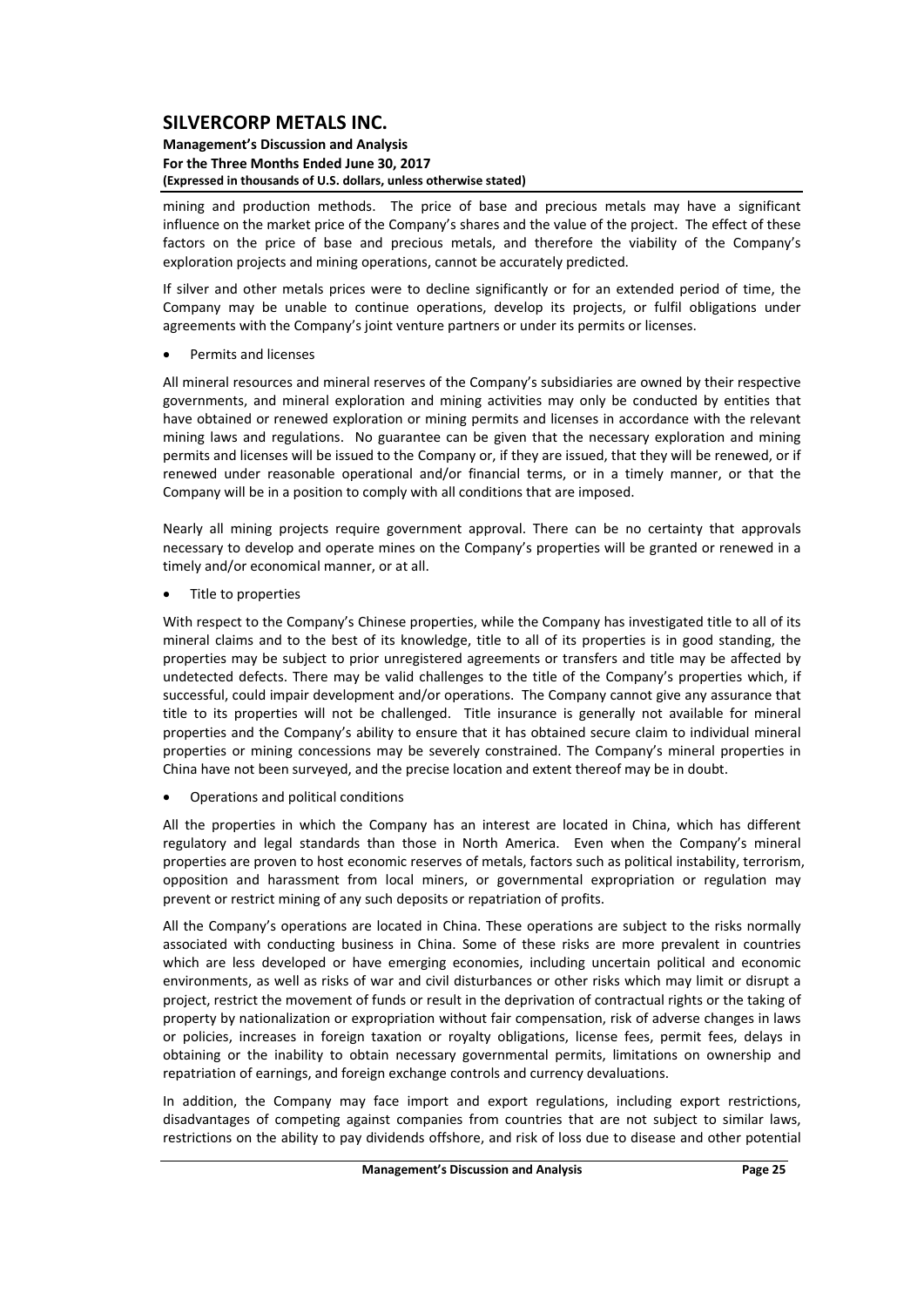#### **Management's Discussion and Analysis For the Three Months Ended June 30, 2017 (Expressed in thousands of U.S. dollars, unless otherwise stated)**

endemic health issues. Although the Company is not currently experiencing any significant or extraordinary problems in China arising from such risks, there can be no assurance that such problems will not arise in the future. The Company currently does not carry political risk insurance coverage. The Company's interests in its mineral properties are held through joint venture companies established under and governed by the laws of China. The Company's joint venture partners in China include statesector entities and, like other state-sector entities, their actions and priorities may be dictated by government policies instead of purely commercial considerations. Additionally, companies with a foreign ownership component operating in China may be required to work within a framework which is different from that imposed on domestic Chinese companies. The Chinese government currently allows foreign investment in certain mining projects under central government guidelines. There can be no assurance that these guidelines will not change in the future.

Regulatory environment in China

The Company conducts operations in China. The laws of China differ significantly from those of Canada and all such laws are subject to change. Mining is subject to potential risks and liabilities associated with pollution of the environment and disposal of waste products occurring as a result of mineral exploration and production.

Failure to comply with applicable laws and regulations may result in enforcement actions and may also include corrective measures requiring capital expenditures, installation of additional equipment or remedial actions. Parties engaged in mining operations may be required to compensate those suffering loss or damage by reason of mining activities and may have civil or criminal fines or penalties imposed for violations of applicable laws and regulations.

New laws and regulations, amendments to existing laws and regulations, administrative interpretation of existing laws and regulations, or more stringent enforcement of existing laws and regulations could have a material adverse impact on future cash flow, results of operations and the financial condition of the Company.

Environmental risks

The Company's activities are subject to extensive laws and regulations governing environmental protection and employee health and safety, including environmental laws and regulations in China. These laws address emissions into the air, discharges into water, management of waste, management of hazardous substances, protection of natural resources, antiquities and endangered species, and reclamation of lands disturbed by mining operations.

There are also laws and regulations prescribing reclamation activities on some mining properties. Environmental legislation in many countries including China is evolving and the trend has been toward stricter standards and enforcement, increased fines and penalties for non‐compliance, more stringent environmental assessments of proposed projects and increasing responsibility for companies and their officers, directors and employees. Compliance with environmental laws and regulations may require significant capital outlays on behalf of the Company and may cause material changes or delays in the Company's intended activities. There can be no assurance that the Company has been or will be at all times in complete compliance with current and future environmental and health and safety laws and permits will not materially adversely affect the Company's business, results of operations or financial condition. It is possible that future changes in these laws or regulations could have a significant adverse impact on some portion of the Company's business, causing the Company to re‐evaluate those activities at that time. The Company's compliance with environmental laws and regulations entail uncertain costs.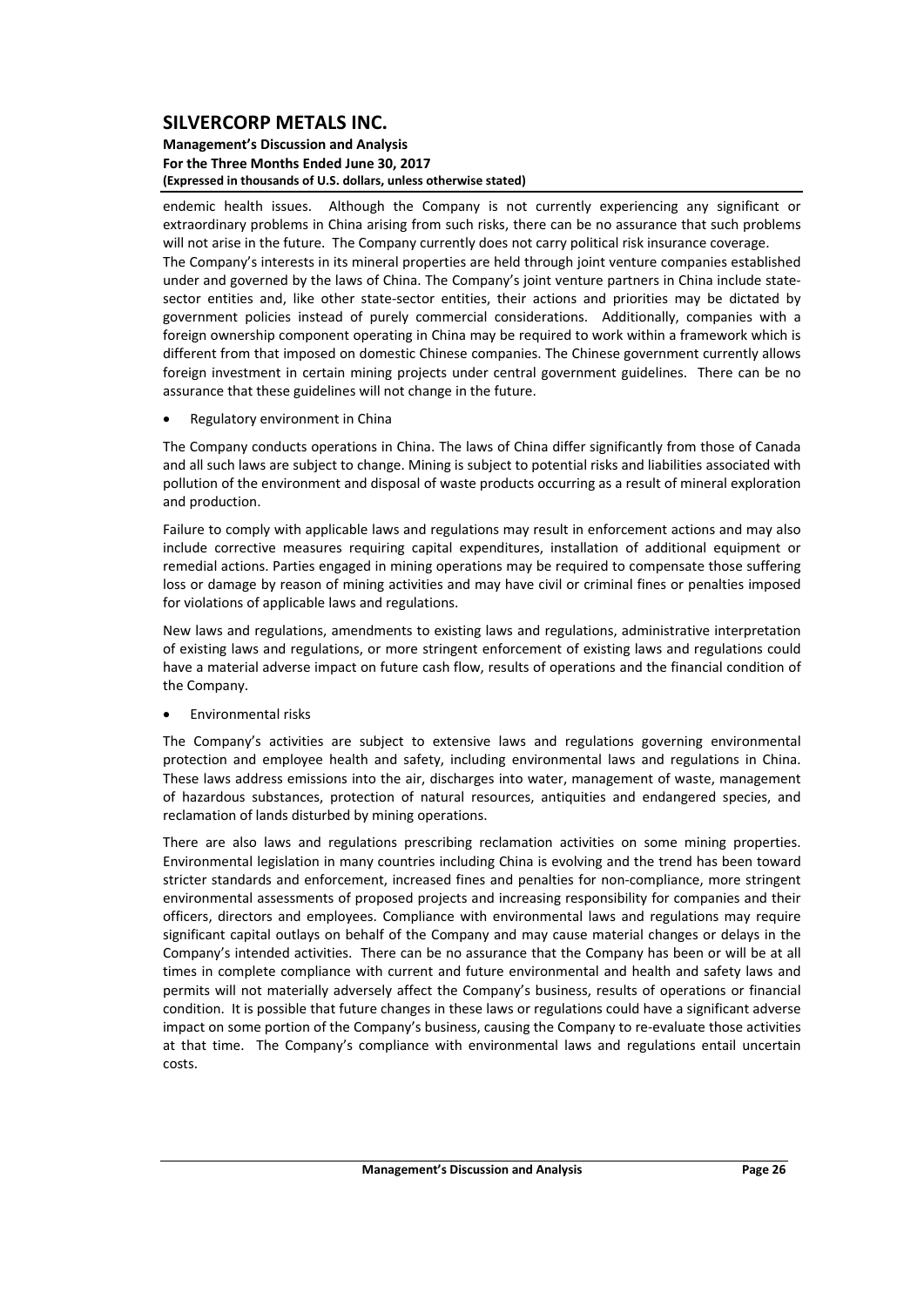#### **Management's Discussion and Analysis For the Three Months Ended June 30, 2017 (Expressed in thousands of U.S. dollars, unless otherwise stated)**

#### Risks and hazards of mining operations

Mining is inherently dangerous and the Company's operations are subject to a number of risks and hazards including, without limitation:

- (i) environmental hazards;
- (ii) discharge of pollutants or hazardous chemicals;
- (iii) industrial accidents;
- (iv) failure of processing and mining equipment;
- (v) labour disputes;
- (vi) supply problems and delays;
- (vii) encountering unusual or unexpected geologic formations or other geological or grade problems;

(viii)encountering unanticipated ground or water conditions;

- (ix) cave‐ins, pit wall failures, flooding, rock bursts and fire;
- (x) periodic interruptions due to inclement or hazardous weather conditions;
- (xi) equipment breakdown;
- (xii) other unanticipated difficulties or interruptions in development, construction or production; and

(xiii)other acts of God or unfavourable operating conditions.

Such risks could result in damage to, or destruction of, mineral properties or processing facilities, personal injury or death, loss of key employees, environmental damage, delays in mining, monetary losses and possible legal liability. Satisfying such liabilities may be very costly and could have a material adverse effect on the Company's future cash flow, results of operations and financial condition.

#### **16. Disclosure Controls and Procedures**

Disclosure controls and procedures are designed to provide reasonable assurance that material information is gathered and reported to senior management, including the Chief Executive Officer ("CEO") and the Chief Financial Officer ("CFO"), as appropriate to allow for timely decision about public disclosure.

Management, including the CEO and CFO, has evaluated the effectiveness of the design and operation of the Company's disclosure controls and procedures as at June 30, 2017, as defined in the rules of the U.S. Securities and Exchange Commission and Canadian Securities Administration. The evaluation included documentation review, enquiries and other procedures considered by management to be appropriate in the circumstances. Based on this evaluation, management concluded that the disclosure controls and procedures (as defined in Rule 13a‐15(e) under Securities Exchange Act of 1934) are effective in providing reasonable assurance that the information required to be disclosed in annual filings, interim filings, and other reports we filed or submitted under United States and Canadian securities legislation was recorded, processed, summarized and reported within the time periods specified in those rules.

## **17. Changes in Internal Control over Financial Reporting**

There was no change in the Company's internal control over financial reporting that occurred during the quarter that has materially affected or is reasonably likely to materially affect, its internal control over financial reporting.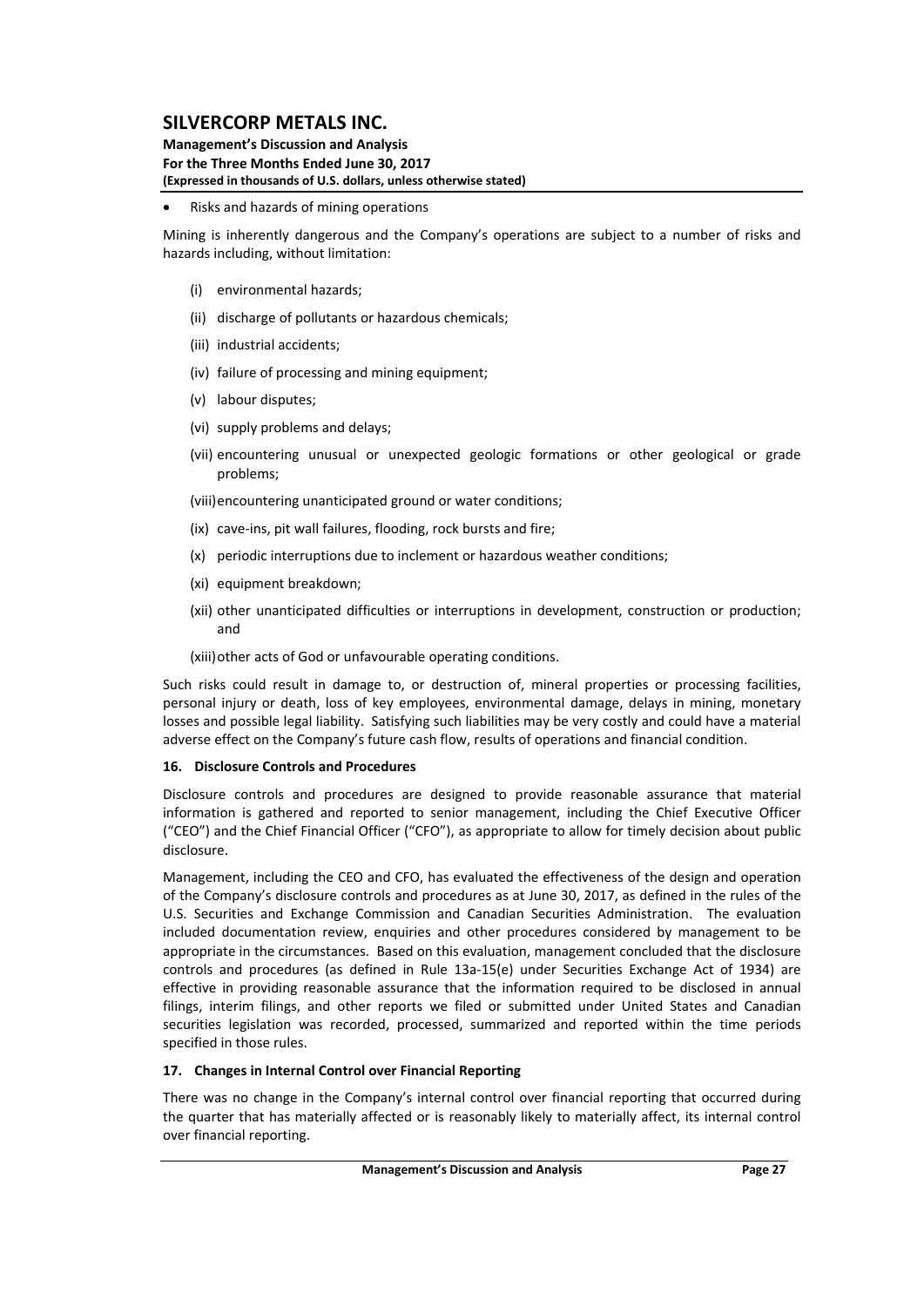#### **Management's Discussion and Analysis For the Three Months Ended June 30, 2017 (Expressed in thousands of U.S. dollars, unless otherwise stated)**

#### **18. Directors and Officers**

As at the date of this report, the Company's Directors and Officers are as follows:

| <b>Directors</b>                 | <b>Officers</b>                                                                       |
|----------------------------------|---------------------------------------------------------------------------------------|
| Dr. Rui Feng, Director, Chairman | Rui Feng, Chief Executive Officer                                                     |
| Yikang Liu, Director             | Derek Liu, Chief Financial Officer                                                    |
| Paul Simpson, Director           | Lorne Waldman, Senior Vice President, Corporate Secretary &<br><b>General Counsel</b> |
| David Kong, Director             | Alex Zhang, Vice President, Exploration                                               |
| Malcolm Swallow, Director        | Luke Liu, Vice President, China Operations                                            |
|                                  | Gordon Neal, Vice President Corporate Development                                     |

Mr. Alex Zhang, P.Geo., Vice President, Exploration of the Company, is a Qualified Person for Silvercorp under NI 43-101 and has reviewed and given consent to the technical information contained in this MD&A.

#### **Forward Looking Statements**

*Certain of the statements and information in this MD&A constitute "forward‐looking statements" within the* meaning of the United States Private Securities Litigation Reform Act of 1995 and "forward-looking information" within the meaning of applicable Canadian provincial securities laws. Any statements or information that express or *involve discussions with respect to predictions, expectations, beliefs, plans, projections, objectives, assumptions or* future events or performance (often, but not always, using words or phrases such as "expects", "is expected", *"anticipates", "believes", "plans", "projects", "estimates", "assumes", "intends", "strategies", "targets", "goals", "forecasts", "objectives", "budgets", "schedules", "potential" or variations thereof or stating that certain actions,* events or results "may", "could", "would", "might" or "will" be taken, occur or be achieved, or the negative of any of these terms and similar expressions) are not statements of historical fact and may be forward-looking statements or *information. Forward‐looking statements or information relate to, among other things:*

- *• the price of silver and other metals;*
- *• estimates of the Company's revenues and capital expenditures;*
- *• estimated ore production and grades from the Company's mines in the Ying Mining District; and;*
- *• timing of receipt of permits and regulatory approvals.*

Forward-looking statements or information are subject to a variety of known and unknown risks, uncertainties and other factors that could cause actual events or results to differ from those reflected in the forward-looking *statements or information, including, without limitation, risks relating to,* 

- *• fluctuating commodity prices;*
- *fluctuating currency exchange rates;*
- *increasing labour costs;*
- *• exploration and development programs;*
- *• feasibility and engineering reports;*
- *• permits and licenses;*
- *• operations and political conditions;*
- *• regulatory environment in China and Canada;*
- *• environmental risks; and*
- *• risks and hazards of mining operations.*